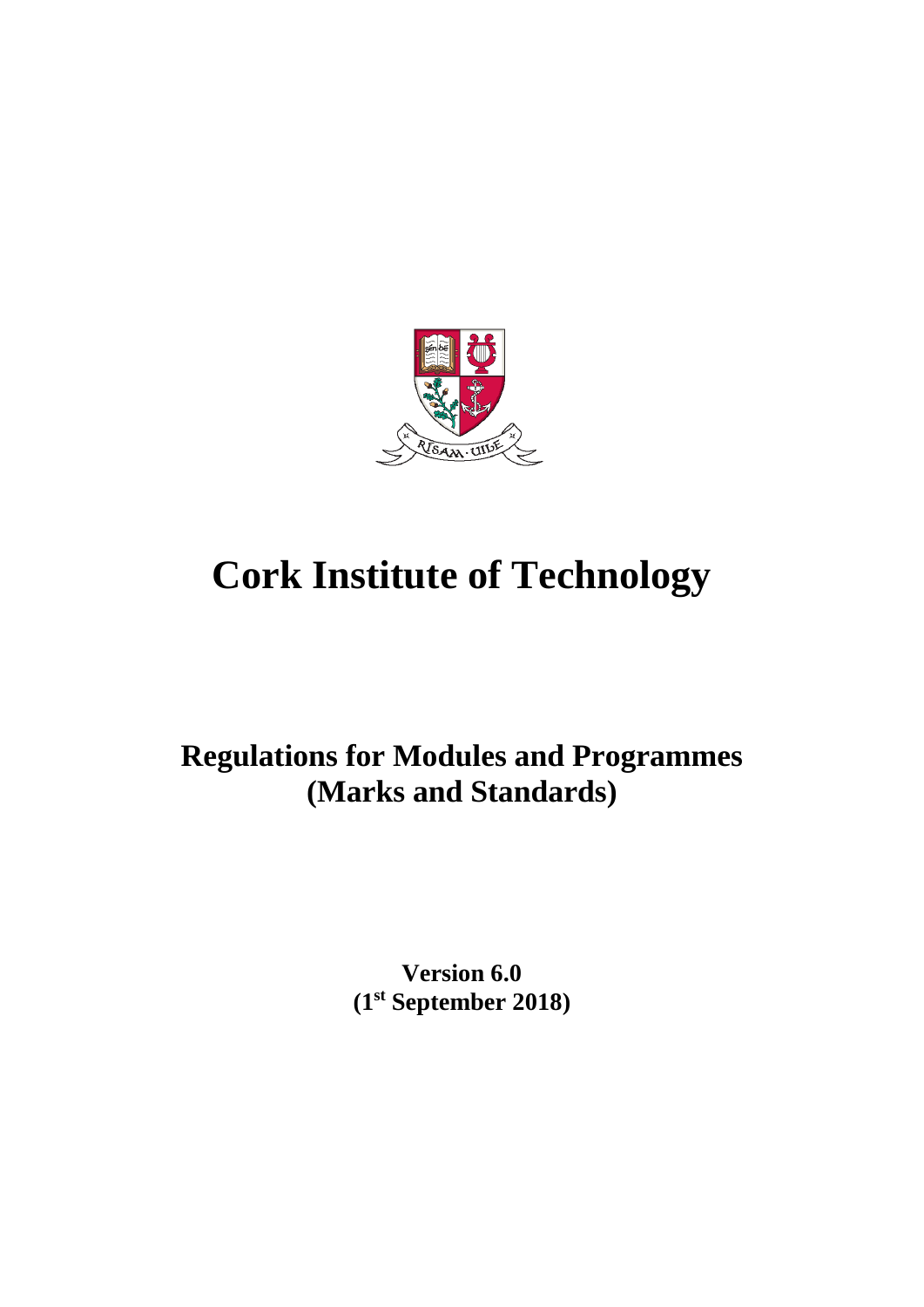#### **1. Document Details**

| Title:                         | <b>Regulations for Modules and Programmes</b>    |
|--------------------------------|--------------------------------------------------|
| Author(s):                     | <b>Regulations Committee of Academic Council</b> |
| <b>This Version</b><br>Number: | 6.0                                              |
| Status:                        | Approved                                         |
|                                | <b>Effective Date:</b> 1st September 2018        |
| <b>Review Date:</b>            | 1 <sup>st</sup> September 2021                   |

**Important Note:** If the 'Status' of this document reads 'Draft', it has not been finalised and should not be relied upon.

#### **2. Revision History**

| Version | Revision         | <b>Summary of Changes</b>                                            | Changes  |
|---------|------------------|----------------------------------------------------------------------|----------|
| Number  | Date             |                                                                      | tracked? |
| 1.0     | 2 July 2008      | Adopted by the Executive Committee of Academic Council 17 June       |          |
|         |                  | 2008 and ratified by Governing Body 2 July 2008                      |          |
| 2.0     | May 2009         | Amendments to Version 1 approved by Academic Council 13 May          |          |
|         |                  | 2009 and ratified by Governing Body 4 June 2009                      |          |
|         |                  | Consolidated Version 2 noted by Academic Council 24 February<br>2010 |          |
| 3.0     | June 2011        | Amendments to Version 2 approved by Academic Council 1 June          |          |
|         |                  | 2011 and ratified by Governing Body 7 July 2011                      |          |
|         |                  | Consolidated Version 3 noted by the Executive Committee of           |          |
|         |                  | Academic Council 15 February 2012                                    |          |
| 3.1     | February         | Minor editorial changes to Preface noted by the Executive            |          |
|         | 2012             | Committee of Academic Council 15 February 2012                       |          |
| 4.0     | June 2013        | Amendments to Version 3.1 (sections 4.12.1, 5.11.2 and 5.11.4) for   |          |
|         |                  | approval by Academic Council 14 June 2013                            |          |
| 5.0     | June 2017        | Amendments to Version 4.0 (Amendment to section 4.10;                |          |
|         |                  | addition of new section 4.11; amendments to section 5.6.)            |          |
|         |                  | Approved by Academic Council 16 June 2017 and subsequent             |          |
|         |                  | approval by Governing Body 6 July 2017                               |          |
| 6.0     | <b>June 2018</b> | Amendments to Version 5.0 (Amendment to subsection 4.10.1;           |          |
|         |                  | amendment to subsection 4.10.2; addition of new subsection           |          |
|         |                  | 4.10.3); amendment of section 5.6. Approved by the Executive         |          |
|         |                  | Committee of Academic Council 20 June 2018 and subsequent            |          |
|         |                  | approval by Governing Body 5 July 2018                               |          |

# **3. Relevant/Related Existing Internal Documents**

# **4. Relevant/Related Existing External Documents**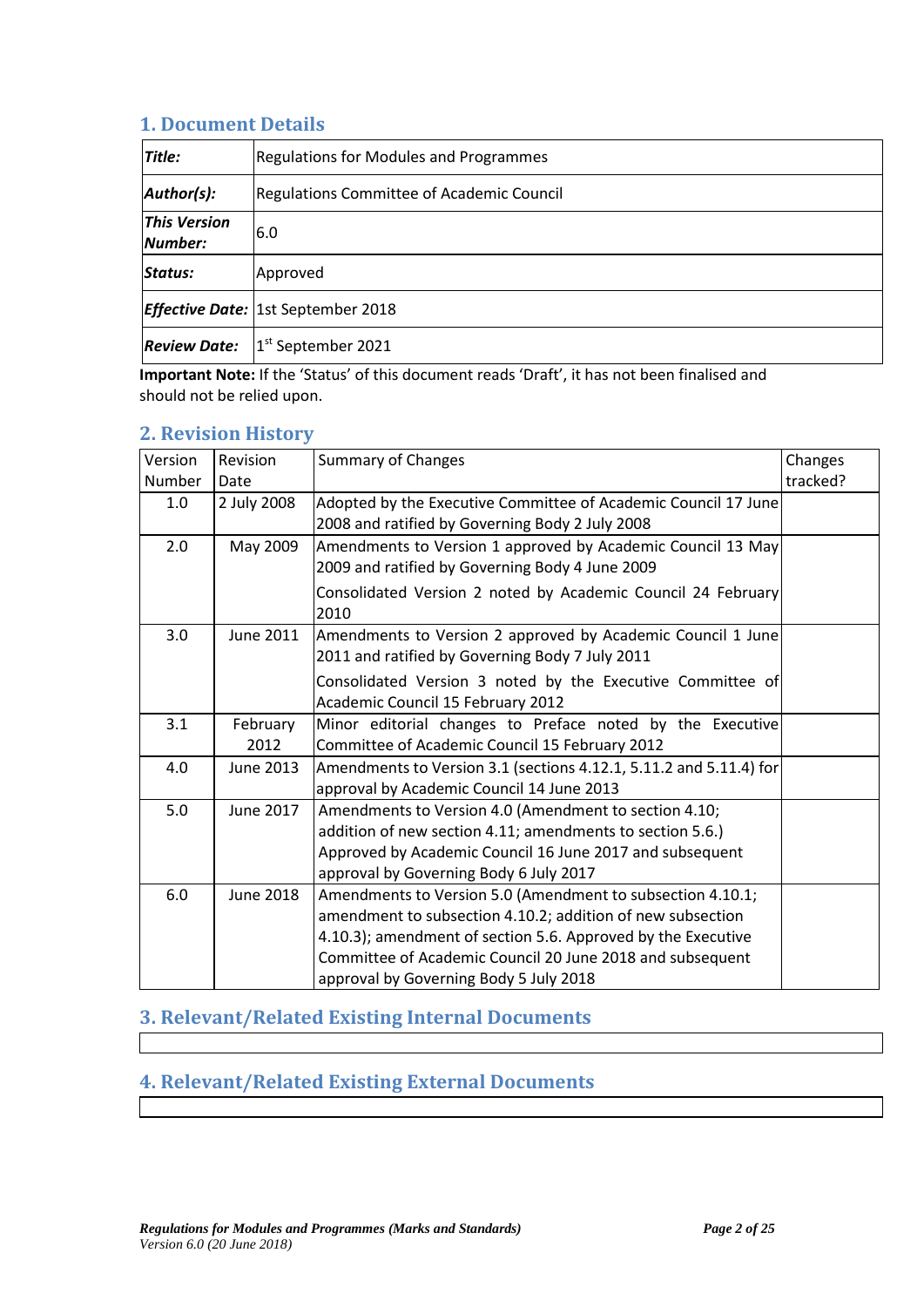## **5. Consultation History**

#### *This document has been prepared in consultation with the following bodies:*

| Academic Management, Academic Staff and Students (via Academic Council) |  |  |
|-------------------------------------------------------------------------|--|--|
|                                                                         |  |  |

# **6. Approvals**

*This document requires following approvals (in order where applicable):* 

| Name                    | Date           | Details of Approval Required |
|-------------------------|----------------|------------------------------|
| Executive               | 20-06-2018     | Approved Version 6.0         |
| Committee of            |                |                              |
| <b>Academic Council</b> |                |                              |
| <b>Governing Body</b>   | $ 05-07-2018 $ | Approved Version 6.0         |
|                         |                |                              |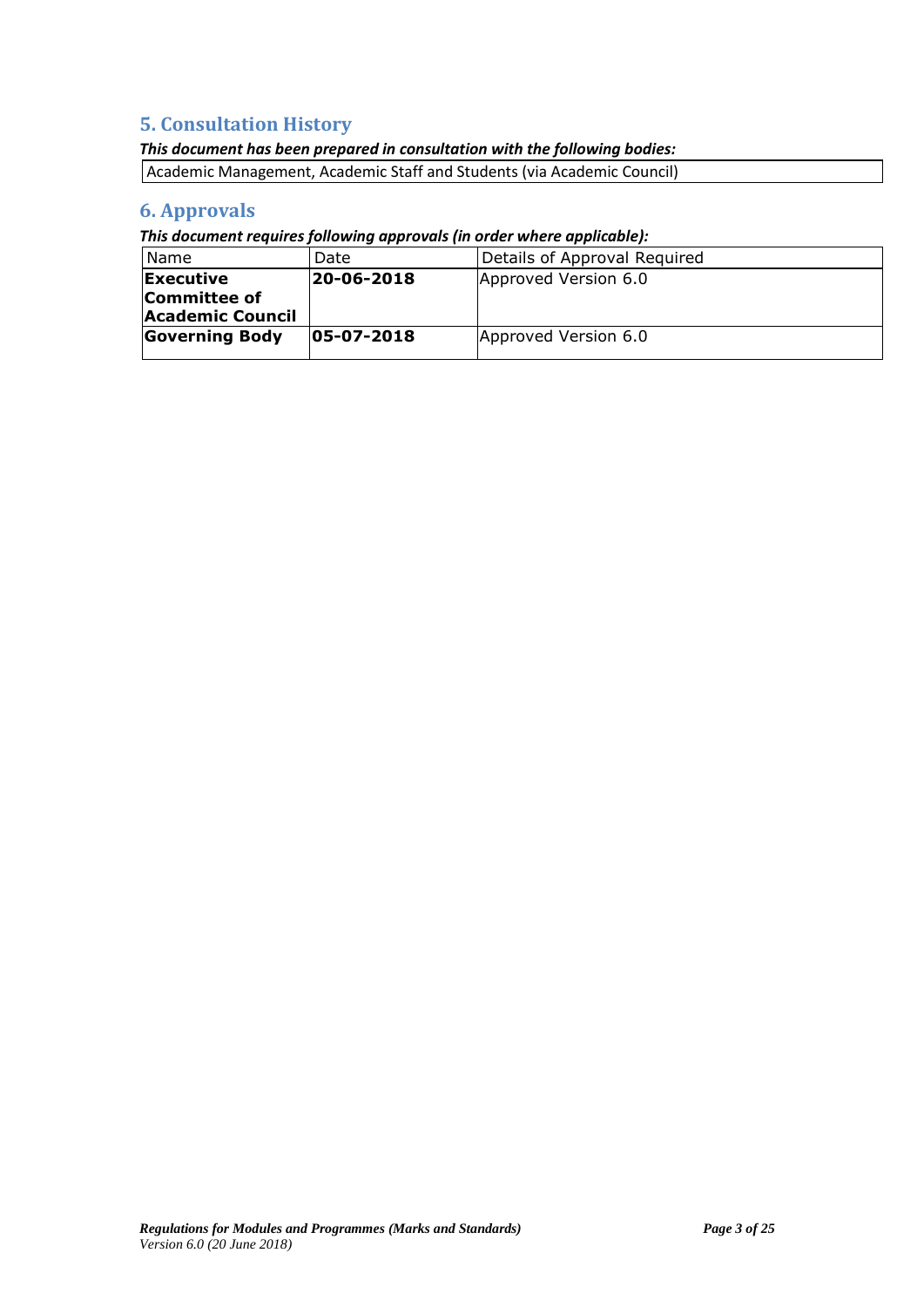# **Contents**

- **1. Preface**
- **2. Responsibility for Examinations**
- **3. Regulations for Candidates Seeking Credit or Awards**
- **4. Module Regulations**
- **5. Programme Regulations**

# **6. Internal and External Examiners**

| Appendix A        | <b>Academic Framework</b>                                       |
|-------------------|-----------------------------------------------------------------|
| <b>Appendix B</b> | <b>Modes for Repeat of a Module During a</b><br><b>Semester</b> |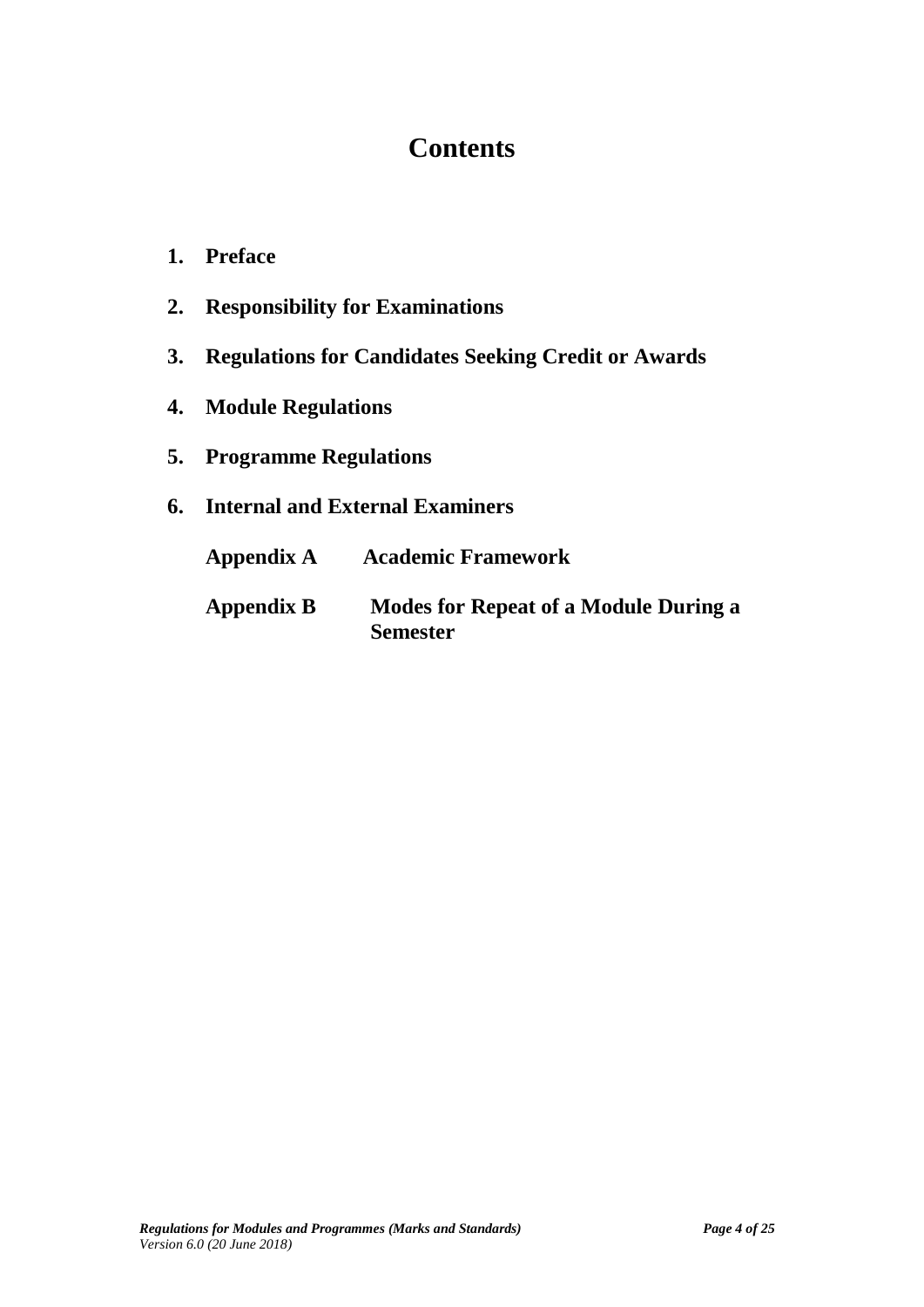# **1. Preface**

These are the Regulations for Modules and Programmes (Marks and Standards) of Cork Institute of Technology as adopted by the Governing Body of the Institute. They shall remain in force, as the rules governing the operation of all assessments conducted by the Institute, until such time as they are altered by way of amendment or replacement by the Governing Body.

These Regulations relate to the assessment of Modules and taught Programmes leading to awards of the Institute at levels 6, 7, 8 and 9 of the National Framework of Qualifications (NFQ). They apply to the academic year 2008/2009 and subsequent academic years, unless and until amended by the Governing Body. They set out the academic principles and regulations for assessment in such programmes. These Regulations are available in the Library and on the Institute's website [\(www.cit.ie\).](http://www.cit.ie)/) All candidates and staff are required to familiarise themselves with them.

These Regulations replace all other CIT Marks and Standards as heretofore adopted by the Governing Body in accordance with the Qualification (Education and Training) Act 1999 and the Institutes of Technology Acts 1992 to 2006. Decisions relating to the interpretation of these Regulations shall be made by the Academic Council (or in cases of urgency by the President of the Institute on the advice of the Registrar & Vice-President for Academic Affairs).

These regulations are informed by the principles set out in the Qualifications (Education and Training) Act 1999. That Act requires that providers of programmes of education and training establish procedures for the assessment of learners which are fair and consistent. Furthermore, a cornerstone of the Institute and its reputation is the quality and academic rigour of its Programmes. The quality of Programmes will be promoted through the implementation of quality processes through all aspects of the Programmes.

While the Institute will make every effort to assist and support all learners, including those with learning difficulties, marks (and consequently credit) are only awarded upon demonstration of learning achieved.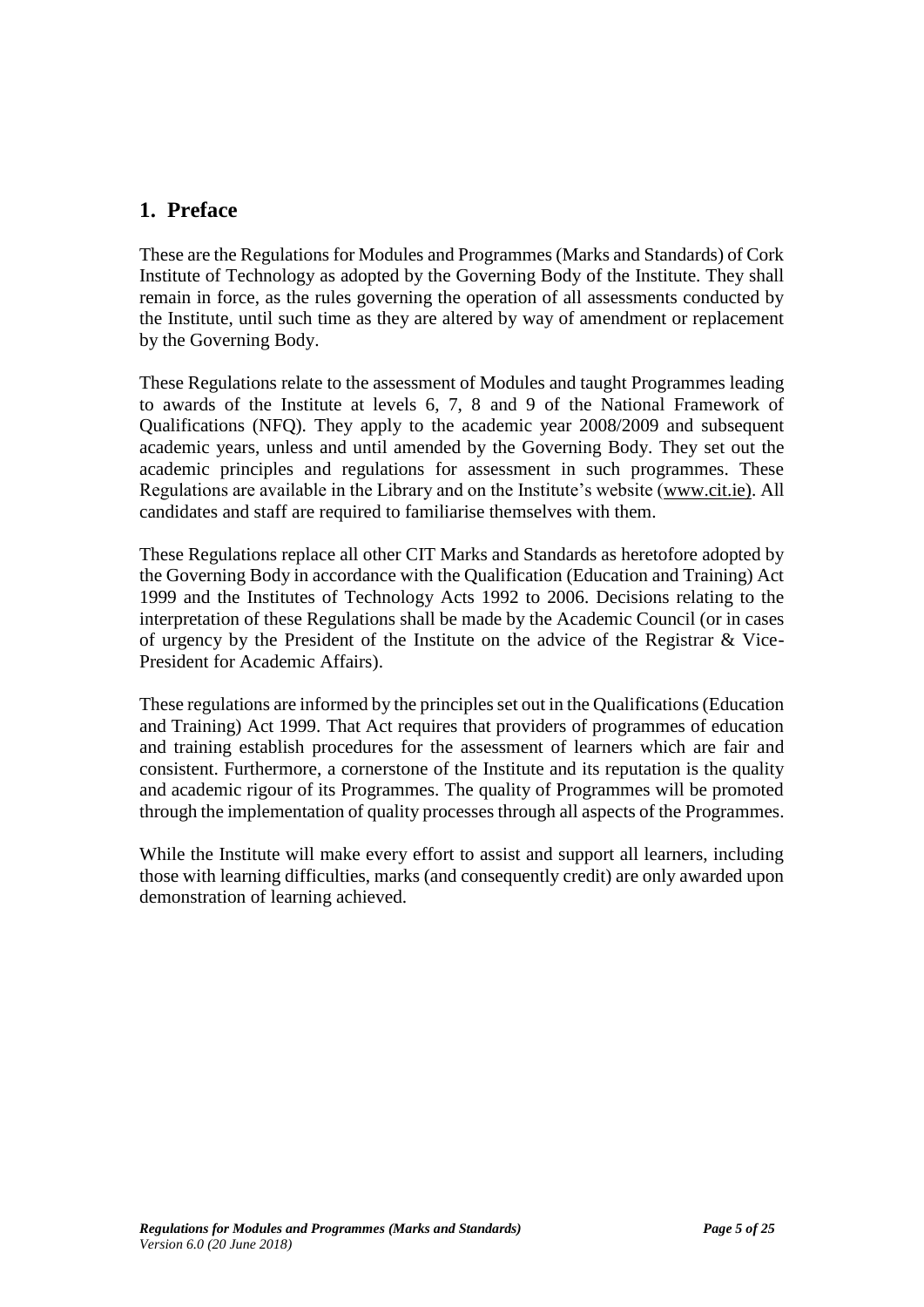## **2. Responsibility for Assessment of Modules and Programmes**

The President, or other officers of the Institute nominated by the President, shall have overall responsibility for the conduct of the aforementioned assessments and shall, in particular, ensure: -

- $\bullet$  that all candidates are notified to the Registrar by the required date(s);
- that terminal written examination question papers, course work assessment detail and appropriate marking schemes prepared by Module Internal Examiners are submitted in accordance with published deadlines for approval by Module External Examiners, and are made available in good time;
- that information is available to candidates with regard to the timing, conduct and regulation of assessments;
- the proper conduct of terminal written examinations, including invigilation;
- the maximum security in all matters pertaining to assessment;
- that appropriate accommodation arrangements are made for the assessment of each candidate;
- that materials produced by candidates for assessment be examined by Module Internal Examiners and a sample be reviewed by External Examiners as appropriate and that the results for each candidate are made available for meetings of the relevant Boards;
- that accurate records in regard to assessment are maintained and made available to Examiners and meetings of Module Examination Boards and Progression and Awards Boards;
- proper arrangements for holding meetings of Module Examination Boards and Progression and Awards Boards; and
- timely transmission of the recommendations of meetings of Module Examination Boards and Progression and Awards Boards to the Academic Council.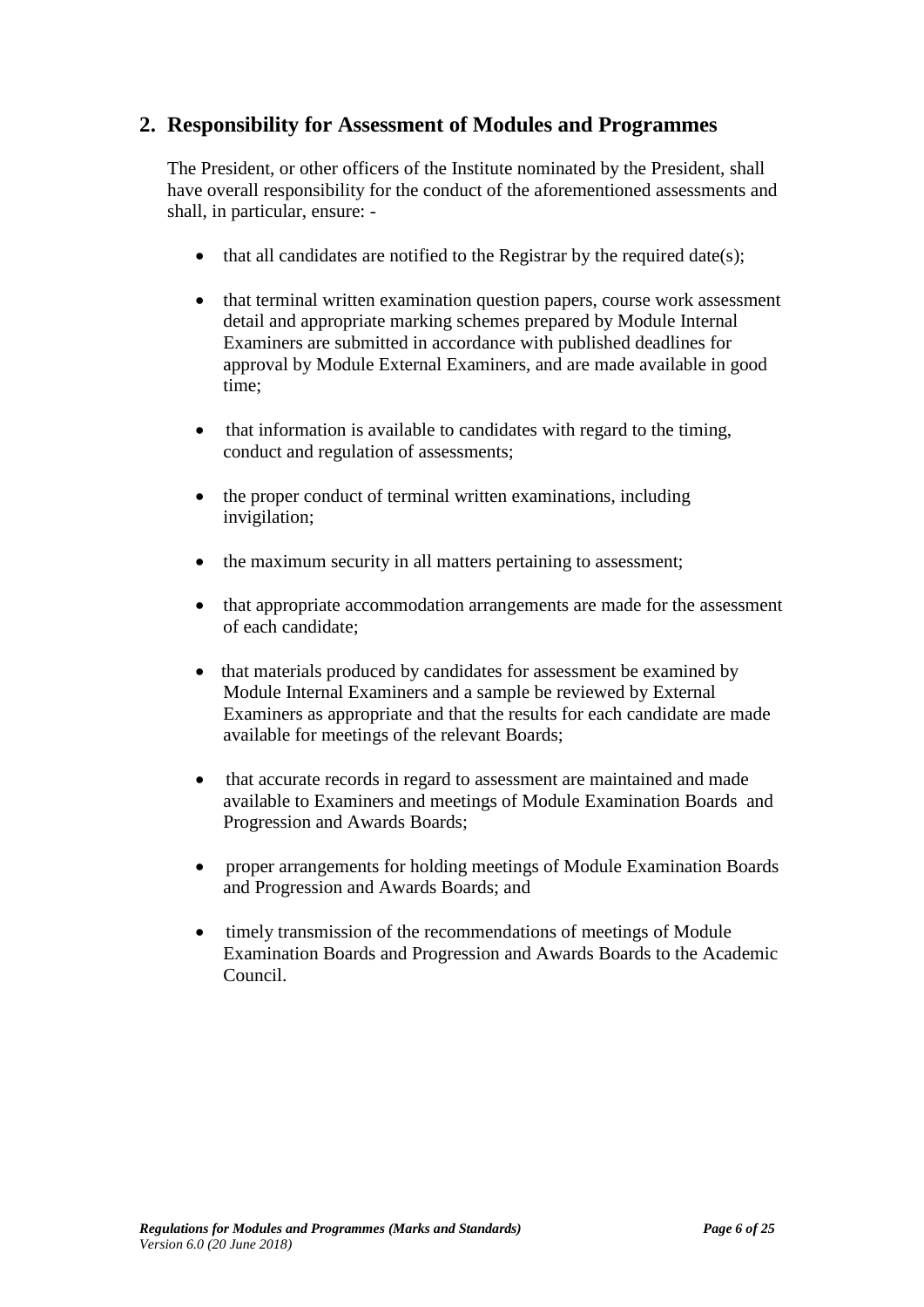# **3. Regulations for Candidates Seeking Credit or Awards**

#### **3.1 Candidates Seeking Credits**

Only candidates who have fulfilled all the requirements set out below shall be considered for the award of credits:

- candidates must be registered on an approved Module or Modules;
- the granting of credit shall be based on a candidate's performance in assessment, examinations or other tests of knowledge, skill or competence, which have been set out or prescribed in the approved Module Descriptor;
- all assessment material must be available for scrutiny and approval as required by the Institute's Examiner(s).

#### **3.2 Candidates Seeking an Award**

Only candidates who have fulfilled all the requirements set out below shall be considered for an Award:

- candidates must be registered on an approved Programme of Study as described in an approved Programme Descriptor;
- candidates must have satisfactorily pursued a Programme of Study approved by the Institute;
- candidates must have met all programme requirements as defined in the approved Programme Descriptor;
- the granting of an award shall be based on a candidate's performance in examinations or other tests of knowledge, skill or competence, which have been set out or prescribed in the approved Programme Descriptor and associated Module Descriptors.

#### **3.3 Provisional Entries**

Entries by candidates who have not complied with all appropriate Module, Programme and Institution requirements will be regarded as provisional. Any recommendations by a Module Examination Board (MEB) or by a Progression & Awards Board (PAB) in respect of the result of any such candidate will be regarded as provisional until such time as the candidate has complied with the appropriate requirements.

The Institute shall not grant Credits to any candidate whose result is regarded as provisional.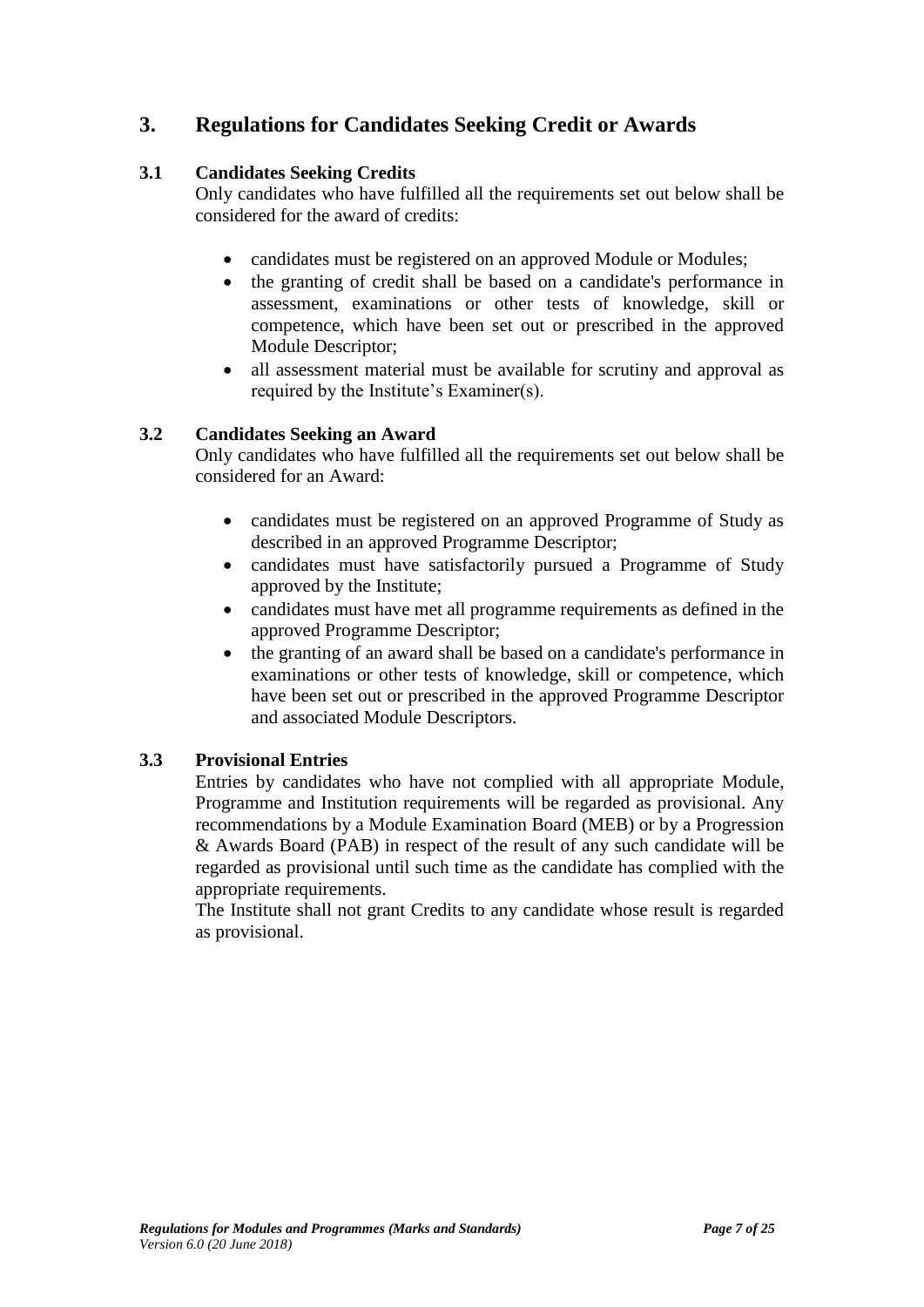### **4. Module Regulations**

#### **4.1 Definition**

A module is a self-contained entity which comprises a defined volume of learning activity, expressed in terms of learning outcomes, which are in turn linked to assessment tasks. These assessment tasks are classified in the Module Descriptor under two Assessment Component headings, namely, terminal examination and coursework. The volume of educational activity is expressed in hours of learner workload and is linked directly to the credit value of the module. Module Descriptors are approved by Academic Council through a quality assurance process.

Module assessment returns an overall mark and, in general, there is no requirement for a candidate to reach a certain minimum standard in any one assessment component or task in order to pass the module. An exceptional special regulation requiring a candidate to reach a minimum standard in an assessment task or tasks to pass a module must be specified in the Module Descriptor and be approved through the module quality assurance process.

#### **4.2 Module Coordination**

The coordination of a module will remain with a single Academic Unit. This responsibility will be assigned or reassigned by the Institute Executive Board on the recommendation of the Registrar. The Academic Unit responsible will be best suited, in the opinion of the Institute Executive Board, to coordinate all instances of delivery of the module. The Head of the Academic Unit will act as Module Coordinator.

#### **4.3 Module Examination Board (MEB)**

The MEB will consist of the Module Internal Examiner(s), Module External Examiner(s) and the Module Coordinator, or nominee. This board will decide on a mark for the module. Such mark will not be changed except for errors, omissions or a successful appeal.

The MEB is deemed to have occurred when the board members have formally recorded their agreed set of marks. Where it is necessary to arrange a formal meeting, the Module Coordinator, or nominee, will act as convenor and recording secretary for the MEB.

The MEB shall attempt to reach a consensus decision with regard to the marks which should be awarded to a candidate. In the event of disagreement at a formal meeting between Board Members, all Examiners present may vote. In the event of a tie, the Module Coordinator, or nominee, will have a vote. A Board Member may choose to have a dissenting opinion recorded on the Module Results Sheet.

Following approval by the MEB, the marks are transmitted by the Module Coordinator or nominee to the Registrar for Academic Council and to the relevant Academic Unit(s) for consideration at PABs.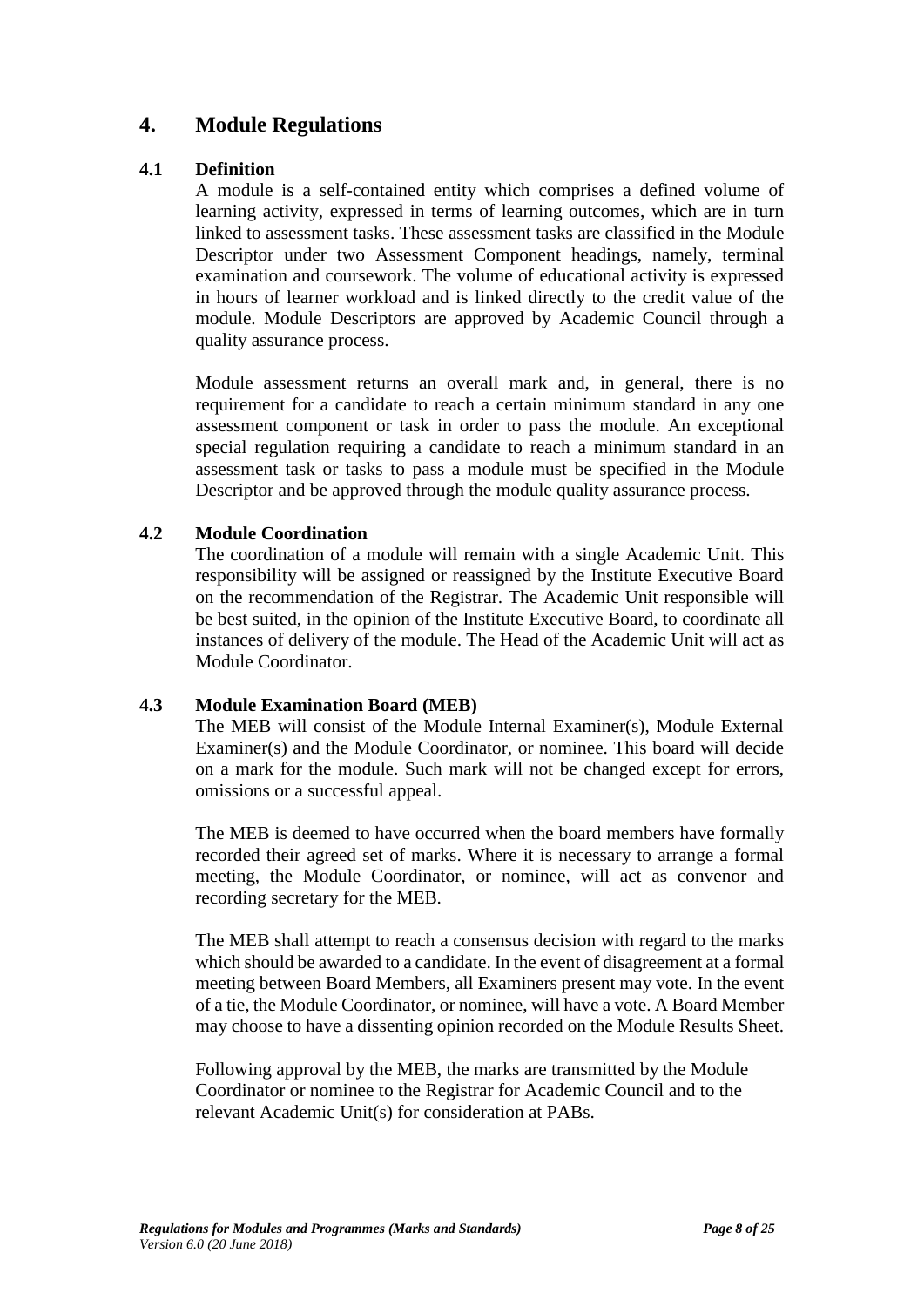The proceedings and deliberations of the MEBs are strictly confidential; under no circumstance, except as required for official Institute reporting purposes, shall any person attending a meeting of an MEB disclose to any third party a decision of the Board or any document, information or opinion considered, conveyed or expressed by any member of the MEB.

The Registrar may issue provisional results to the candidates pending approval of those results at Academic Council and Governing Body

A candidate who is dissatisfied with the decision of the MEB may initiate an Examination Appeal as per the Appeals Process.

#### **4.4 Module Assessment**

- 4.4.1 Modules are assessed by Assessment Components as specified on the Module Descriptor. All examinations and coursework must be assessed and the marks presented to the Module Coordinator. Work is to be marked on its own merit without regard to any extenuating circumstances. Such extenuating circumstances are addressed in Section 4.5 below.
- 4.4.2 The submission dates or dates of occurrence of elements of coursework assessment must be made available to candidates at the start of the module delivery. Any subsequent changes to the notified dates should be communicated to the candidates at the earliest possible opportunity.

Coursework which is submitted after the submission date will attract a penalty as follows:

-Up to 1 calendar week delay 10% of the marks available for the assessment -Up to 2 calendar weeks delay 20% of the marks available for the assessment -Over 2 calendar weeks delay 100% of the marks available for the assessment

4.4.3 Where the assessment of a single substantial piece of coursework requires evaluation of an interview, oral examination, presentation, performance or other assessment method which produces no permanent record of the candidate's work, at least two Internal Examiners should participate in the assessment. The Internal Examiners will agree on the mark to be awarded to the candidate and such agreed marks shall be recorded at the time of the assessment.

#### **4.5 Module Assessment Extenuating Circumstance**

If valid extenuating circumstances have been established in accordance with Institute guidelines and to the satisfaction of the MEB, then the MEB may, at its discretion:

-remove or mitigate any late submission penalty;

and/or

-record a Deferral to enable the candidate to repeat or be reassessed in the module as a first attempt.

This decision shall be recorded in the Module Results Sheet.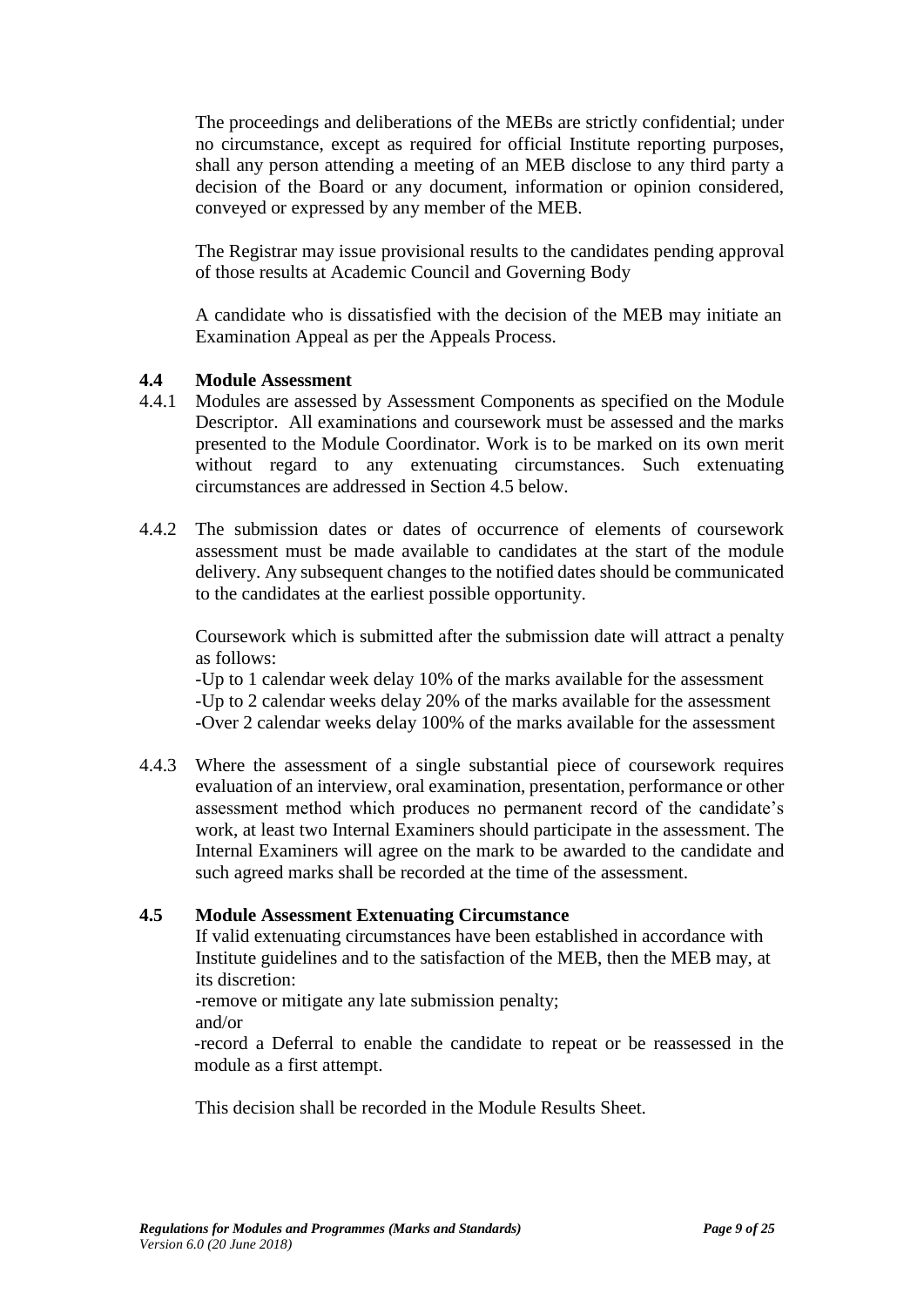#### **4.6 Marks Maxima and Allocation**

The maximum mark available in a Module shall be 100 marks. The allocation of marks to each assessment component shall be as specified in the Module Descriptor.

#### **4.7 Minimum Pass Mark**

The default minimum mark required for a pass in any Module shall be 40. In any case where the Module Descriptor, via a Module special regulation, provides for a minimum pass mark of more than 40, the minimum pass mark must be indicated clearly on any Broadsheet of Results containing that module.

#### **4.8 Coursework Marks**

The Institute recognises the importance of formative assessment based on continuous assessment of coursework and will endeavor to return coursework marks in a timely fashion. It is the responsibility of candidates to monitor their coursework marks.

#### **4.9 Module Component Reassessment**

An attempt at component reassessment, a component being either coursework or terminal examination, will cause the previous mark assigned to that component to be reset to zero.

In the case of reassessment by terminal examination only, coursework marks shall, normally, be carried forward.

In the case of reassessment by coursework only, any terminal examination component mark shall, normally, be carried forward.

The nature, timing and weighting of the assessment tasks used to re-assess a candidate in a particular component may vary from the original Assessment Breakdown and will normally be specified in the Module Descriptor.

In cases where delivery and assessment of the module are inextricably linked, the candidate shall normally be required to re-attend the module in order to be reassessed.

#### **4.10 Module Repeat**

- 4.10.1 Normally the number of repeat attempts is limited to three, resulting in a maximum of four examination/assessment attempts at any one module. A candidate who wishes to present for a fifth or subsequent attempt must request written permission from the Registrar and Vice President for Academic Affairs prior to enrolling for the module*,* and such permission may be granted where the Registrar is satisfied that the student has shown reasonable cause to be allowed a fourth or subsequent repeat attempt.
- 4.10.2 A repeat candidate who registers as *repeat and attend* cannot carry forward any marks from their previous attempt(s) at the module.
- 4.10.3 A repeat candidate who registers as *repeat and non-attend* retakes all necessary assessments and may carry forward any relevant marks from their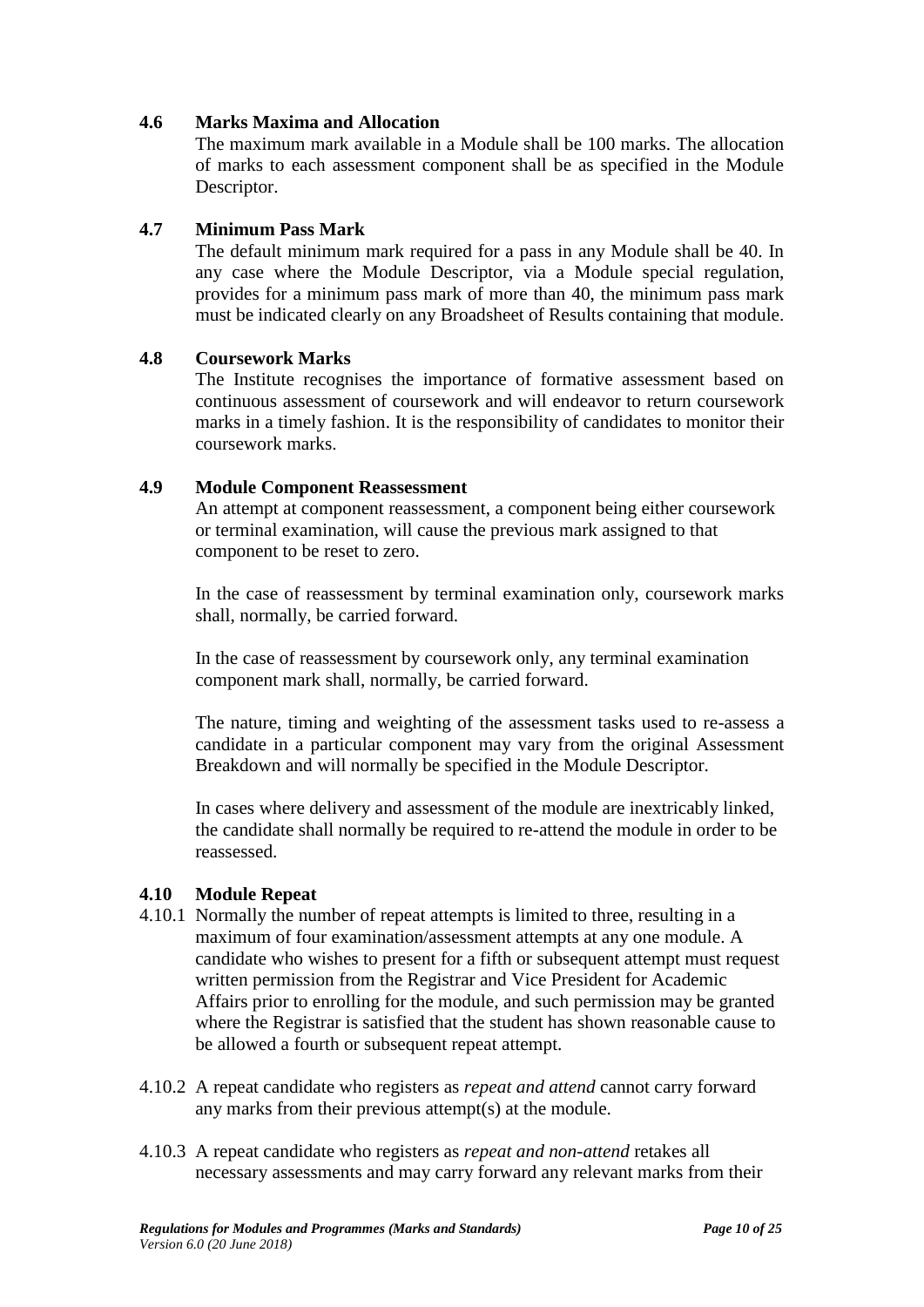previous attempt(s) at the module as advised by the Programme Coordinator in consultation with the Module Coordinator and/or lecturers.

#### **4.11 Student Withdrawal**

A student shall be deemed to have withdrawn from the Institute, by default, when that student has failed to attend a scheduled final examination session for four consecutive examination sessions, without having notified the Institute of intention to withdraw, or of the fact of withdrawal.

Such student will need to give appropriate and adequate notice to the Institute in order to re-register as a student.

#### **4.12 Module Results**

At the meeting of the MEB results shall be agreed which shall record the total marks awarded to each candidate in the Module. Module results shall be recorded on a Module Results Sheet either as a number or in accordance with the following table:

| <b>Module</b><br><b>Result Code</b> | <b>Result</b>      |                                 | <b>Effect on Sitting</b><br>number |
|-------------------------------------|--------------------|---------------------------------|------------------------------------|
|                                     | Deferred           | Result deferred due to          | Is not counted as an               |
|                                     |                    | exceptional circumstance        | attempt                            |
| X                                   | Exempt             | Candidate is exempt on the      | Is counted as an                   |
|                                     |                    | basis of <i>certified</i> prior | attempt                            |
|                                     |                    | learning                        |                                    |
| <b>NP</b>                           | <b>Not Present</b> | Candidate did not present at    | Is counted as an                   |
|                                     |                    | any assessment in the module    | attempt                            |
| W                                   | Withdrew           | Candidate withdrew before       | Is not counted as an               |
|                                     |                    | week 6 of the semester and      | attempt.                           |
|                                     |                    | formally notified the Institute |                                    |
| WН                                  | Withheld           | Candidate's result(s) withheld  | Institute to decide                |
|                                     |                    |                                 |                                    |

#### **4.13 Recognition of Prior Learning (RPL)**

Two main categories are recognised within RPL and are treated separately and differently:

#### **4.13.1 Recognition of Prior Certified Learning:**

This is the recognition of formal learning for which certification has been awarded through a bona-fide educational institution or other education/training provider operating within the European Credit Transfer System (ECTS) or other system that articulates to the ECTS.

Prior certified learning, once recognised, may give rise to redeemed or unredeemed credit. Redeemed credit is defined as prior certified learning which has previously been presented in the achievement of another major award on the National Framework of Qualifications (NFQ) or equivalent framework which articulates to the NFQ. It follows that unredeemed credit arises from prior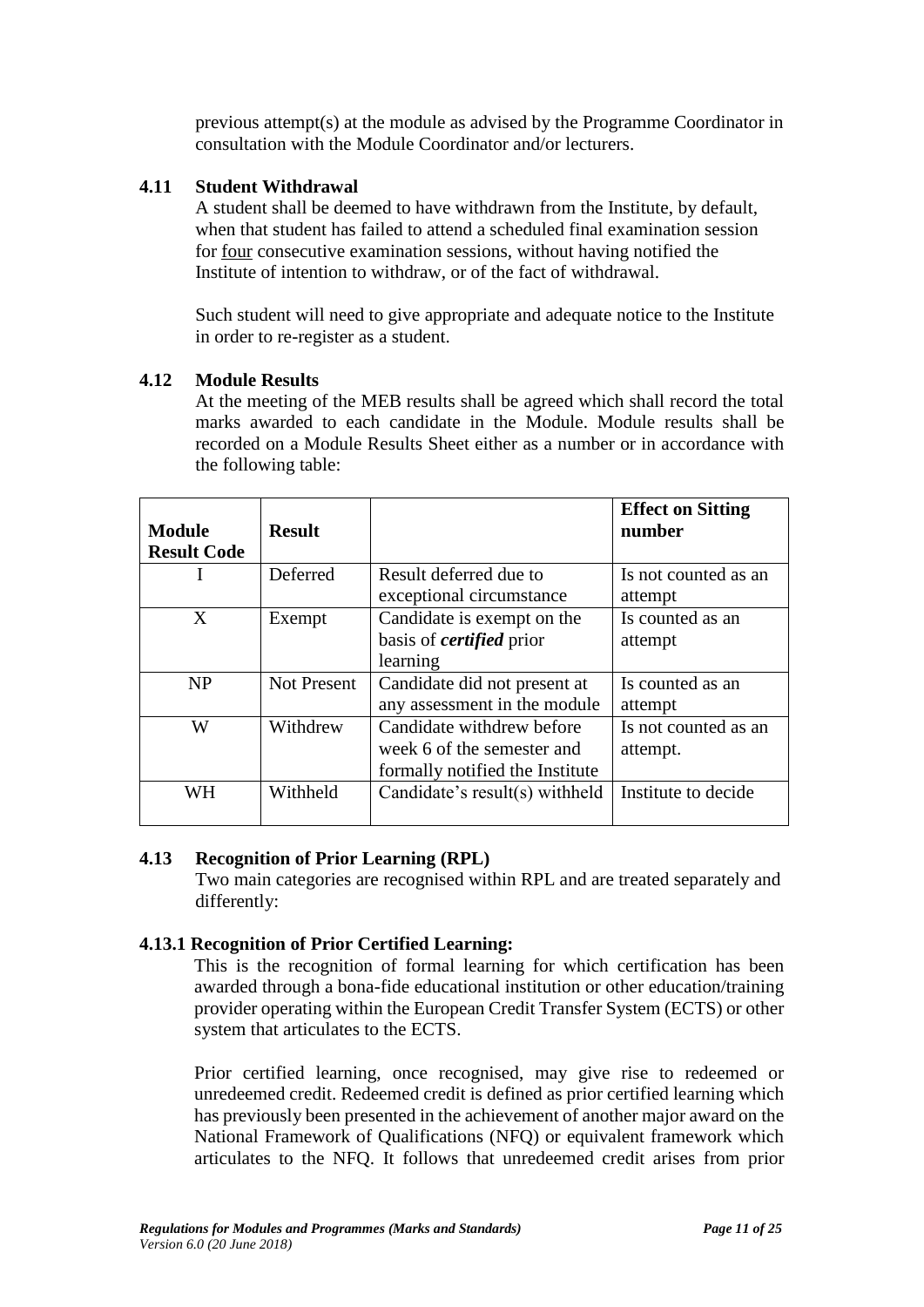certified learning which has not previously been presented in the achievement of another major award, and is thus treated as the equivalent of new learning.

Exemptions are granted for complete CIT modules where the learning presented and verified is assessed as meeting satisfactorily the learning outcomes of the module in question.

This evaluation is based on an analysis of the stated learning outcomes of the certified learning being submitted and the evidence provided by the applicant that all of those learning outcomes have been met.

If, following evaluation, the prior certified learning is recognised as redeemed credit, the learner is granted an Exemption (X) for the module on the Module Results Sheet to indicate he/she is exempt from that learning. New credit is not given to the learner by CIT.

If, following evaluation, the prior certified learning is recognised as unredeemed credit, the mark which the learner received in the recognised learning is recorded against the corresponding CIT module on the Module Results Sheet. If no mark is available an Exemption  $(X)$  is recorded for the module to indicate he/she is exempt from that learning.

#### **4.13.2 Prior Experiential Learning**

Prior experiential learning is composed of non-formal and informal learning derived from learning and training activities undertaken in the workplace or voluntary sector or through life and work experience. It should be noted that academic credit can be awarded only for achievement of learning outcomes, not for experience per se.

CIT will assess the learning against the learning outcomes for a module. Marks/grades will be assigned and result in the award of credits and will be treated as equivalent to the current learning mark for the evaluation of stage and award results.

#### **4.13.3 Mixed Mode**

Where a candidate presents prior learning evidence towards a CIT module which is a mixture of prior certified and experiential learning then it should be treated as prior certified case for assessment and exemption.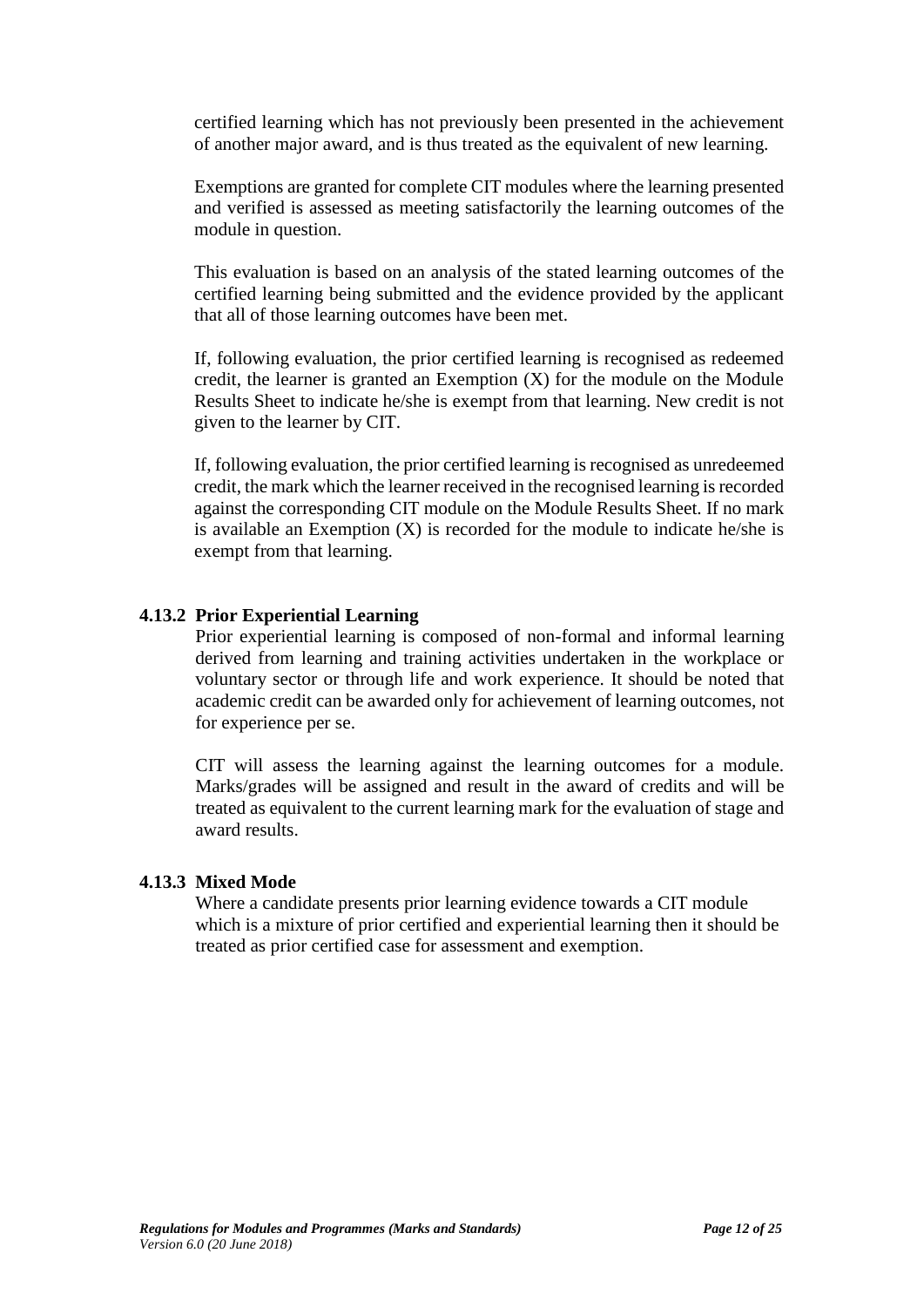# **5. Programme Regulations**

#### **5.1 Approved Programmes**

An Approved Programme is a Programme of Study, the successful completion of which leads to an Institute Award. The award is made when the required number of credits has been successfully accumulated, at appropriate levels, from approved modules. The programme outcomes, curriculum and credit requirements of a programme are formally outlined in a programme specification presented in a Programme Descriptor as required by the Institute and approved at a Programme Approval Process.

In relation to an approved programme, the provisions of the Programme Descriptor are deemed to form part of the Regulations applying to the programme.

#### **5.2 Modes of study: Full-time and Part-time candidates**

A full-time candidate is one who registers for 60 new credits corresponding to a stage or such other body of learning as may be defined from time to time by the Academic Council. A stage consists of two consecutive (odd followed by even) semesters of a Programme of Study. A part-time candidate is one who registers on a programme other than as a full-time candidate.

#### **5.3 Programme Progression and Awards Board (PAB)**

There will be a PAB for each stage of a programme. This PAB will decide on issues to do with progression and awards but may not change the marks allocated by a MEB. The dates of meetings of PABs shall be decided annually by the Institute.

#### **5.4 Composition of Progression and Awards Board**

The membership of the PAB shall be as follows:

- Independent Chair nominated by the President of the Institute
- Head of the relevant Faculty or College responsible for the programme
- Head of the relevant School responsible for the programme

- The Head of the Academic Unit responsible for the programme to act as Secretary to the Board

- The Programme External Examiners

- All Module Internal Examiners and Module Coordinators for each module being presented by the candidates at that stage.

A PAB may act notwithstanding the absence of one or more members, provided that the Chair of the Board is satisfied that there are sufficient Examiners in attendance to enable the Board to fulfil its duties.

#### **5.5 Confidentiality**

The proceedings and deliberations of PABs are strictly confidential; under no circumstance, except as required for official Institute reporting purposes, shall any person attending a meeting of a PAB disclose to any third party a decision of the PAB or any document, information or opinion considered, conveyed or expressed at the meeting.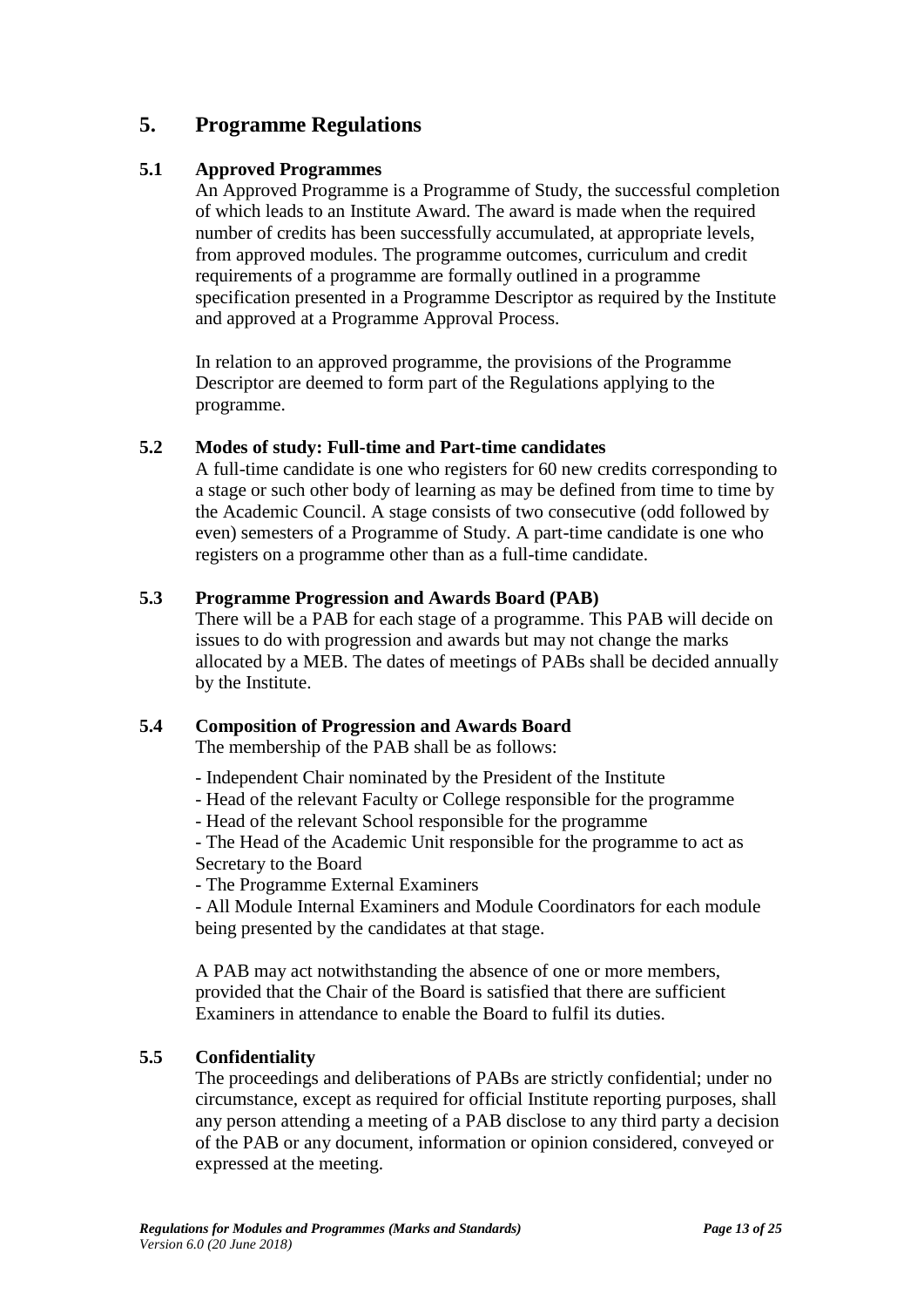The Registrar may issue provisional results to the candidates pending approval of those results at Academic Council.

A candidate who is dissatisfied with the decision of the PAB may initiate an Examination Appeal as per the Appeals Process.

#### **5.6 Broadsheet of Results**

At the meeting of the PAB, a Broadsheet of Results shall be agreed which shall record the result achieved by each candidate in the stage as shown below.

| <b>Overall Result Code</b> |                                               |
|----------------------------|-----------------------------------------------|
| H1                         | <b>First Class Honours</b>                    |
| H <sub>2</sub>             | <b>Second Class Honours</b>                   |
| 21                         | Second Class Honours Grade 1                  |
| 22                         | <b>Second Class Honours Grade 2</b>           |
| <b>DT</b>                  | Pass with Distinction                         |
| <b>ME</b>                  | Pass with Merit                               |
| $\mathbf{M1}$              | Pass with Merit-Grade 1                       |
| M <sub>2</sub>             | Pass with Merit-Grade 2                       |
| <b>PS</b>                  | Pass                                          |
| EX                         | Did not pass all required modules, additional |
|                            | modules or repeat required                    |
| $\mathbf{A}\mathbf{B}$     | Not present at any assessment                 |
| WD                         | Withdrew                                      |
| WH                         | Withheld                                      |
| FL                         | Fail                                          |
| DE                         | Deferred                                      |
| CO                         | Progress with Credits Outstanding             |
| $\bf CP$                   | Cannot progress                               |
| <b>NA</b>                  | Not Applicable – no overall result            |

#### **5.7 Dissension**

The PAB should attempt to reach a consensus decision with regard to the result to be awarded to a candidate. In the event of disagreement between PAB members, all members of the PAB present at the meeting may vote. In the event of a tie the Chair will have a casting vote. A Board Member who continues to dissent at the meeting, may choose to have a dissenting opinion recorded on the Broadsheet of Results.

Any dissenting opinion by a Programme External Examiner recorded upon the Broadsheet of Results shall be brought to the attention of the Academic Council. The decision of the Academic Council in relation thereto shall be final.

#### **5.8 Mitigation**

A PAB may, in the case of exceptional circumstance such as illness or bereavement, recommend that a final decision on a candidate's result be deferred to enable the candidate to complete specific outstanding requirements of the programme.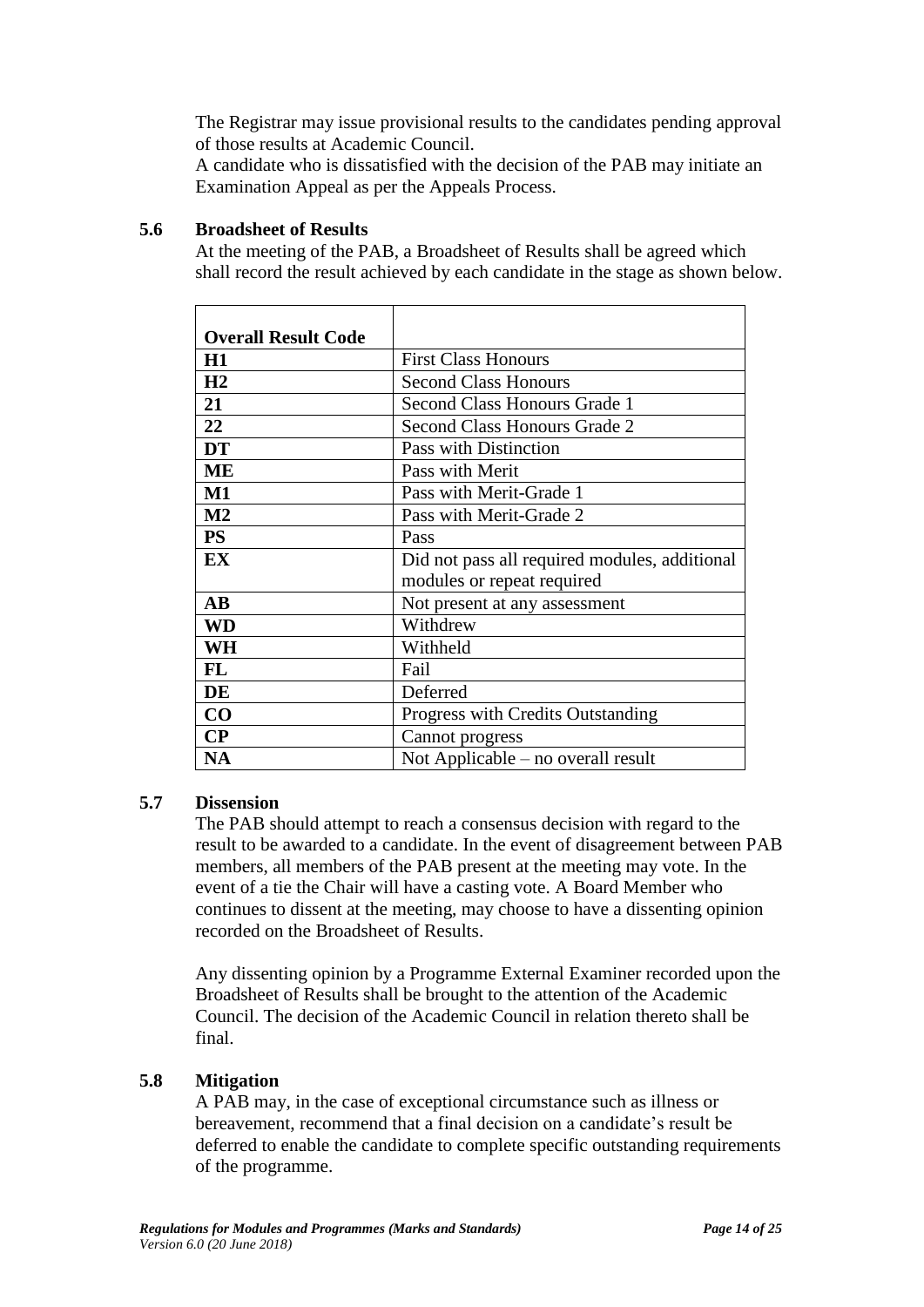#### **5.9 Signing of Broadsheet of Results**

The Broadsheet of Results shall be signed by the Chair and Secretary of the Board, and by all of the Board Members present at the meeting. It shall be forwarded to the Registrar for Academic Council approval.

#### **5.10 Issuing of Results**

Where clear-cut recommendations emerge at a meeting of a PAB, the Registrar may cause a provisional list of results to be issued by the Institute.

The Institute may not issue a provisional result in the case of any candidate whose result is in dispute, indeterminate, or whose entry is regarded as provisional in accordance with the Regulations of the Institute or otherwise. The name of any such candidate may not be included in any provisional list of results issued by the Institute, nor shall any information in relation to results be communicated to any such candidate pending a decision thereon.

#### **5.11 Stage Results**

The PAB shall only consider candidates who are presenting results in modules to the full number of credits corresponding to that stage, as specified in the Programme Descriptor. The PAB shall not consider the results of any candidate who has modules outstanding from a previous stage.

**5.11.1** A candidate who has accumulated the credits required for a stage as specified in the Programme Descriptor shall be deemed to have passed that stage.

#### **5.11.2 Pass By Compensation**

Compensation to pass a stage shall be applied only to module results being presented to the current sitting of the PAB. The volume of credit that may be compensated at a sitting is given in the following table.

| Amount of credit presented at<br>this sitting | Maximum amount of<br>credit eligible for<br>compensation |
|-----------------------------------------------|----------------------------------------------------------|
| 90                                            | 30                                                       |
| 60                                            | 20                                                       |
| 45, 50 or 55                                  | 15                                                       |
| 30, 35 or 40                                  |                                                          |
| 15,20 or 25                                   |                                                          |
| 5 or 10                                       |                                                          |

A candidate shall be entitled to pass a stage by compensation provided:

- no failed mark is more than 5% below the pass mark.
- the surplus of the marks in the passed modules being presented in the current sitting is at least double the deficiency in the failed modules. The surplus is to be weighted by the credit value of the module.

A candidate who avails of compensation as described above will be awarded the credits for the modules being presented to the PAB. It is not permissible under any circumstances to award credit for a module mark below 35%.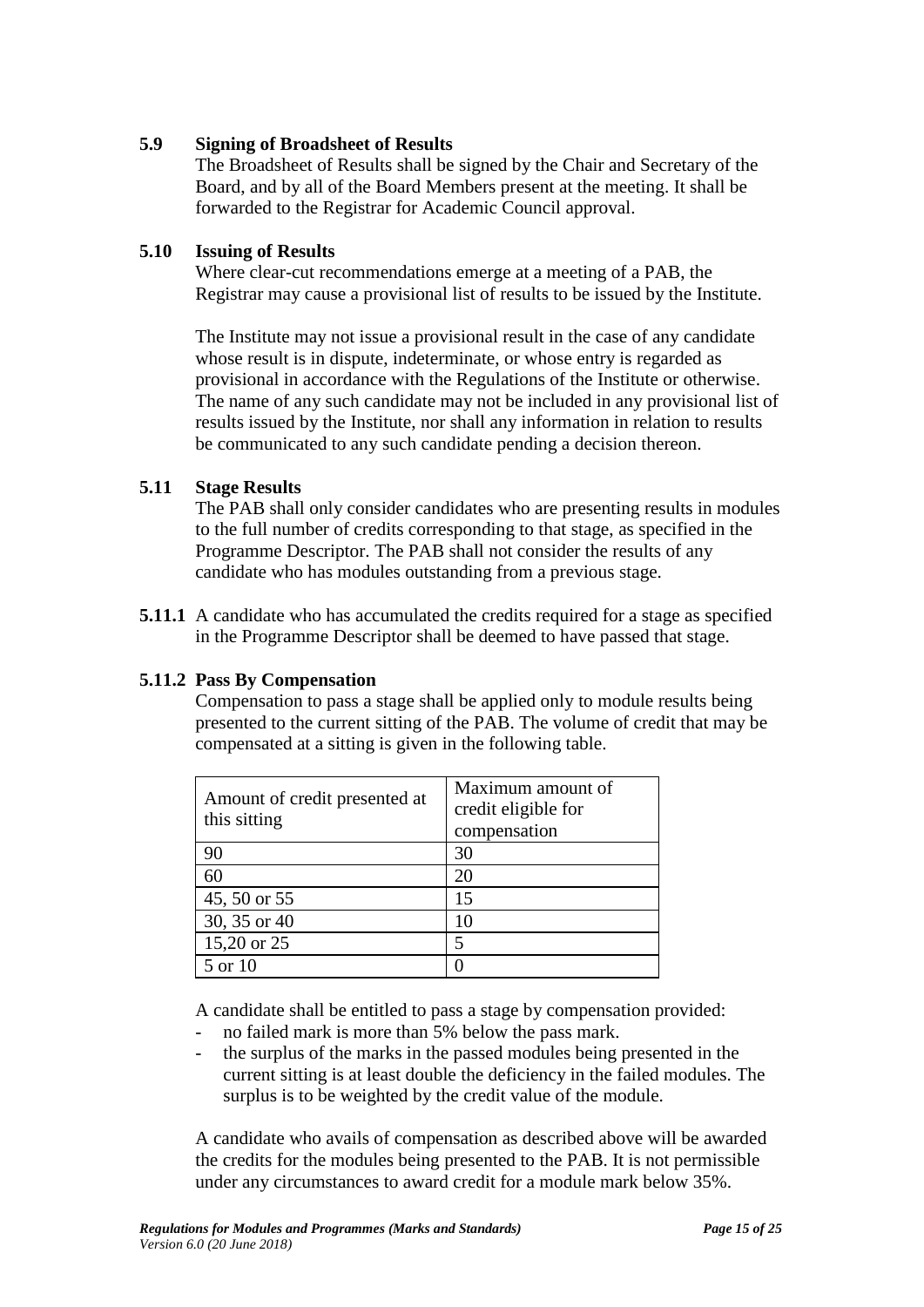Availing of compensation to pass a stage has no implication for the classification awarded.

#### **5.11.3 Borderline Cases for Pass**

In exceptional circumstances, the PAB may allow a candidate to progress who is ineligible under the regulations 5.11.1 and 5.11.2 above, but who constitutes a borderline case. Meetings of PABs shall allow for full and frank discussion of all borderline cases before a final decision is made. That final decision shall be based on the cumulative evidence presented rather than on the view of any one Internal or External Examiner. The PAB in the consideration of borderline cases will have regard to a holistic evaluation of the candidate's performance across all the modules presented by the candidate.

It is not permissible under any circumstances to award credit for a module mark below 35%.

The PAB shall endeavour to make a firm recommendation on the matter without referral to the Academic Council, unless a fundamental question of principle is involved.

The decision with regard to borderline cases shall have due regard to the guidelines issued by the Institute. The Secretary of the Board shall note on the Broadsheet the reason for such decision.

#### **5.11.4 Classification of Stage and Award Results**

A candidate who has passed a stage of a programme shall have the stage result classified in accordance with the award classifications set out in section 5.11.5.

In determining the classification of a stage result all marks obtained following reassessment or repeating of any module are capped at the pass mark for the purposes of calculating the total credit-weighted marks. Any transcript or Diploma Supplement should show the actual mark achieved following reassessment.

**Classification of Award Results on Major Awards** - An Award is classified by the classification of its Award Stage except where specifically provided for by resolution of the Academic Council.

**Classification of Award Results on Special Purpose Awards** - Special purpose awards which have a volume of at least 60 credits and are comparable to a major award (at the same NFQ level) shall be classified in the same manner as the relevant major award. Special purpose awards which have a volume of less than 60 credits shall be unclassified.

**Borderline Cases** - In exceptional circumstances, the PAB may reclassify the stage result of a candidate who does not meet the above criteria but who constitutes a borderline case. Meetings of PAB shall allow for full and frank discussion of all borderline cases before a final decision is made. That final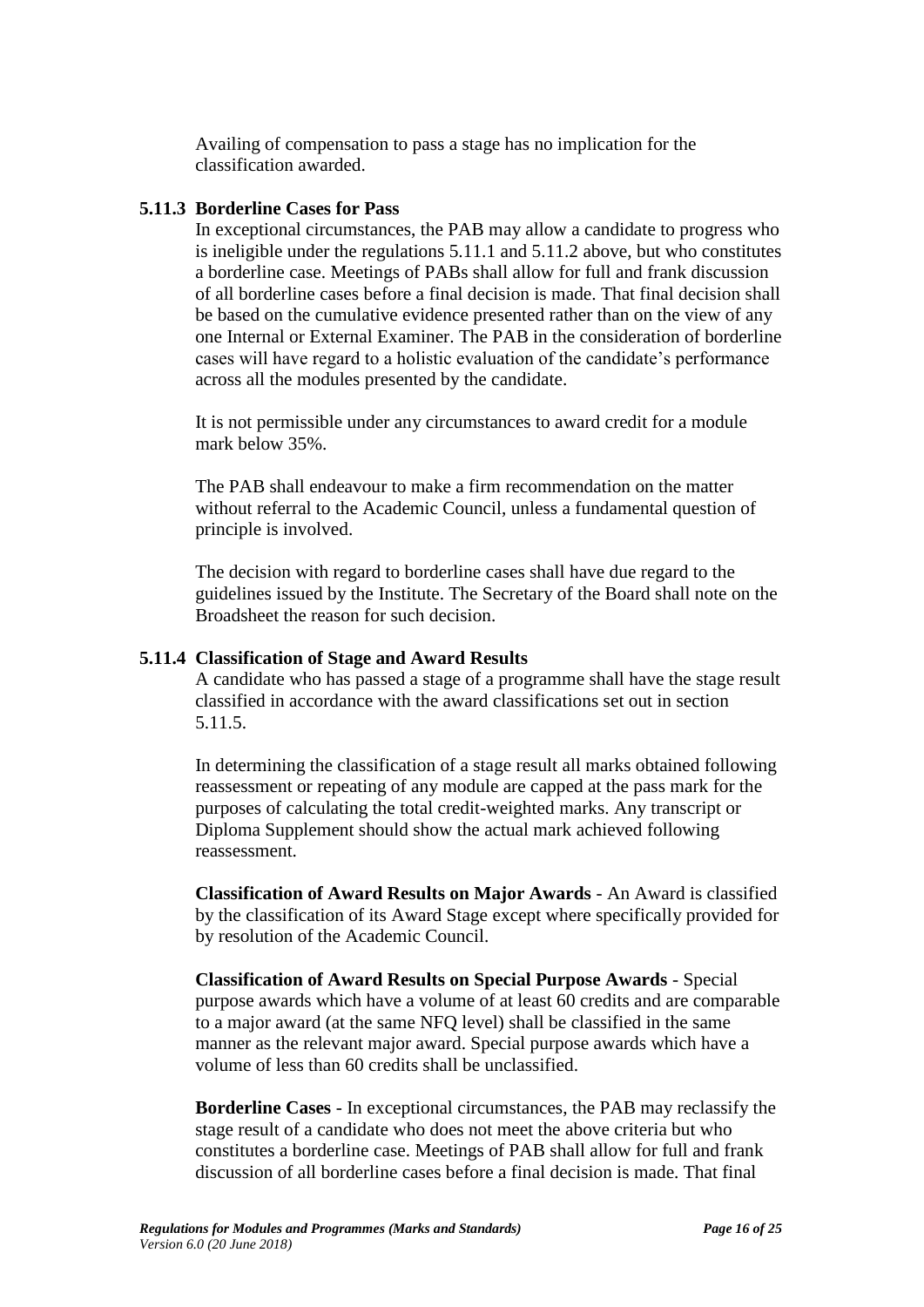decision shall be based on the cumulative evidence presented rather than on the view of any one Internal or External Examiner. The PAB will have regard to a holistic evaluation of the candidate's performance in the programme in the consideration of borderline cases.

The PAB shall endeavour to make a firm recommendation on the matter without referral to the Academic Council, unless a fundamental question of principle is involved.

The decision with regard to borderline cases shall have due regard to the guidelines issued by the Institute. The Secretary of the Board shall note on the Broadsheet the reason for such decision.

#### **Candidates Presenting Credit or Exemptions Achieved via RPL** –

For the purposes of determining completion status in relation to an award and for determining the classification of that award, candidates who present credit or exemptions achieved via RPL are assessed as follows:

- Candidate must present a minimum of 60 new credits in the award stage.
- Redeemed credit may be used to achieve exemptions in respect of mandatory modules on the programme (up to a maximum of 1/3rd of the credits in an award stage) with the following restriction:
	- o The candidate must still present 60 credits of new or unredeemed learning.
- If the redeemed credit has been presented in the achievement of a major award at the same level on the National Framework of Qualifications (NFQ) or at the same level on an equivalent framework which articulates with the NFQ then no more than 10 redeemed credits are allowed for exemptions. The candidate must still present 60 credits of new or unredeemed learning.
- The candidate will have her/his award classification calculated on the basis of the total credit-weighted mark for the new credits which are presented for this award.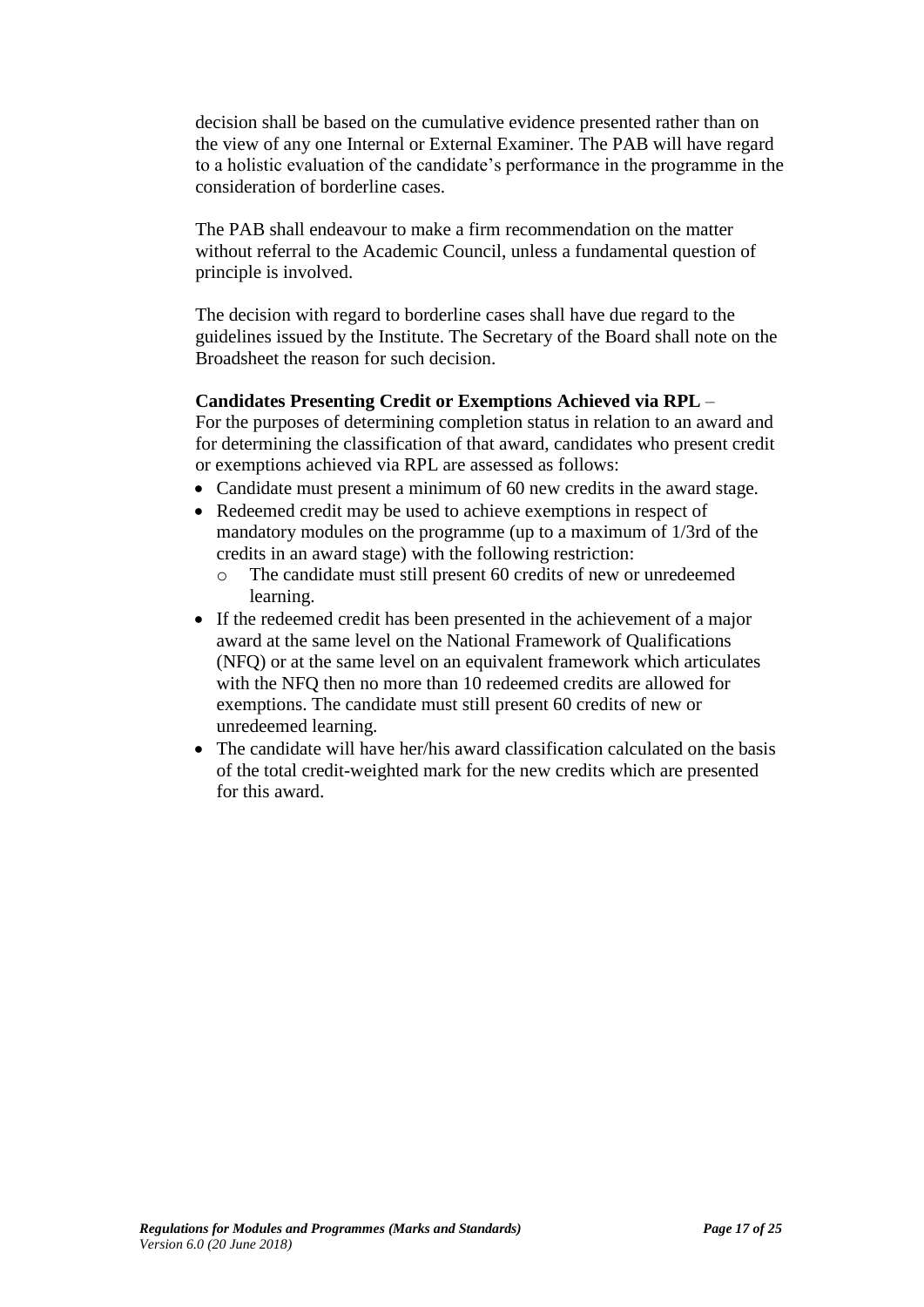#### **5.11.5 Award Classifications for Major Awards**

| <b>Higher Certificates and Bachelor Degrees</b>     |                                                 |  |  |
|-----------------------------------------------------|-------------------------------------------------|--|--|
| <b>Merit Grade 2:</b>                               | at least 50% of the total credit-weighted marks |  |  |
| <b>Merit Grade 1:</b>                               | at least 60% of the total credit-weighted marks |  |  |
| Distinction:                                        | at least 70% of the total credit-weighted marks |  |  |
| <b>Honours Bachelor Degrees and Higher Diplomas</b> |                                                 |  |  |
| <b>Second Class Honours, Grade 2:</b>               | at least 50% of the total-credit weighted marks |  |  |
| <b>Second Class Honours, Grade 1:</b>               | at least 60% of the total-credit weighted marks |  |  |
| <b>First Class Honours:</b>                         | at least 70% of the total-credit weighted marks |  |  |

| <b>Postgraduate Diplomas</b> |                                                 |
|------------------------------|-------------------------------------------------|
| Merit:                       | at least 60% of the total-credit weighted marks |
| Distinction:                 | at least 70% of the total-credit weighted marks |
| <b>Taught Masters</b>        |                                                 |
| <b>Second Class Honours:</b> | at least 60% of the total-credit weighted marks |
| <b>First Class Honours:</b>  | at least 70% of the total-credit weighted marks |

#### **5.12 Advancement**

Advancement to a semester within a stage is automatic for all candidates.

#### **5.13 Progression**

A full time student who has no credits outstanding from any previous stage may progress from the current stage to the following stage provided that either he/she:

- has passed the current stage.

**or** 

- has presented a pass or exemption in modules taken at the current stage to the value of at least 55 credits.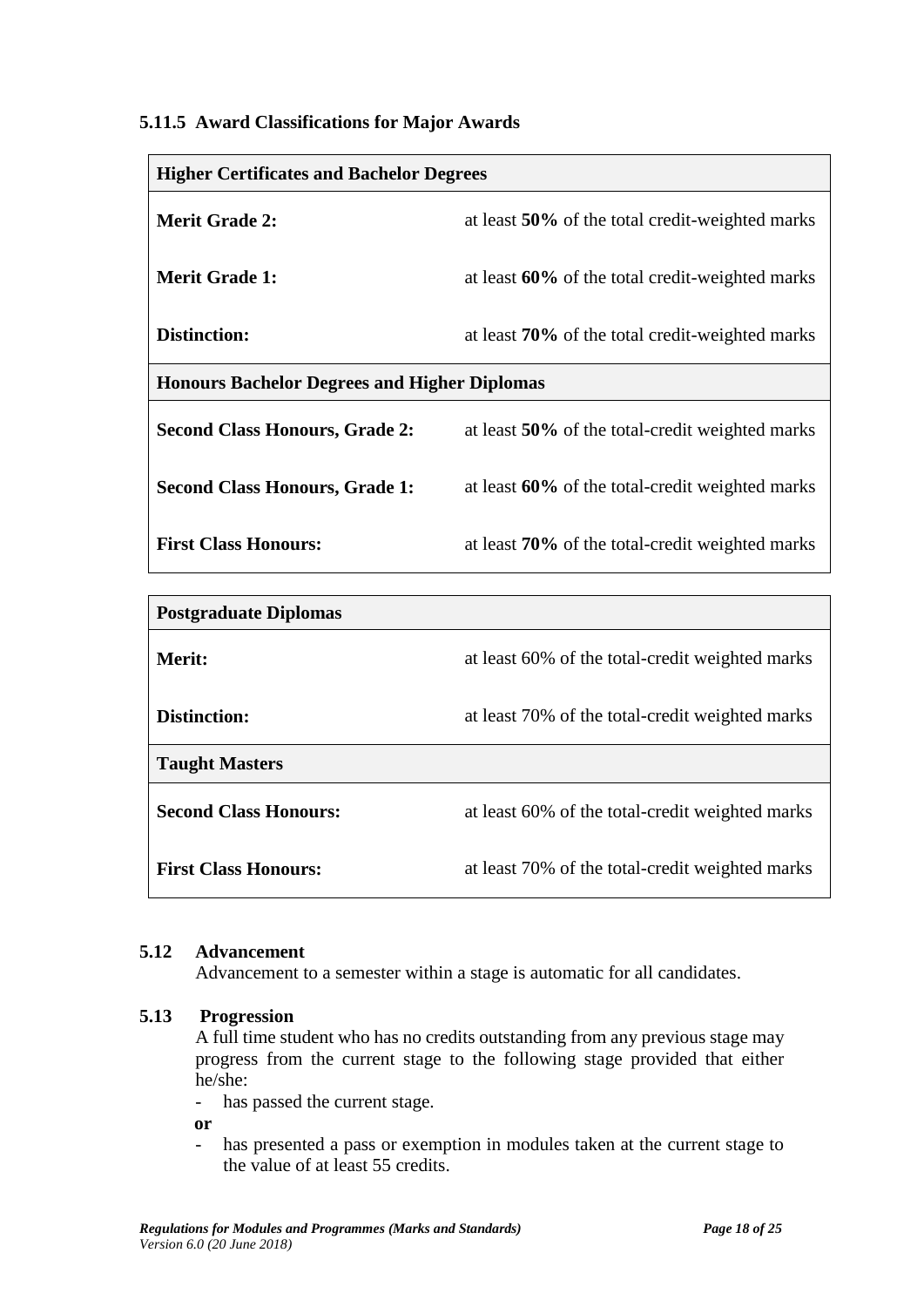There is no corresponding restriction on progression for part time candidates.

Where, in exceptional circumstance, it is proposed to admit a candidate to a second or subsequent stage as a full-time candidate, who has not fulfilled the requirement set out above, the Head of the Academic Unit must obtain prior approval from the Academic Council.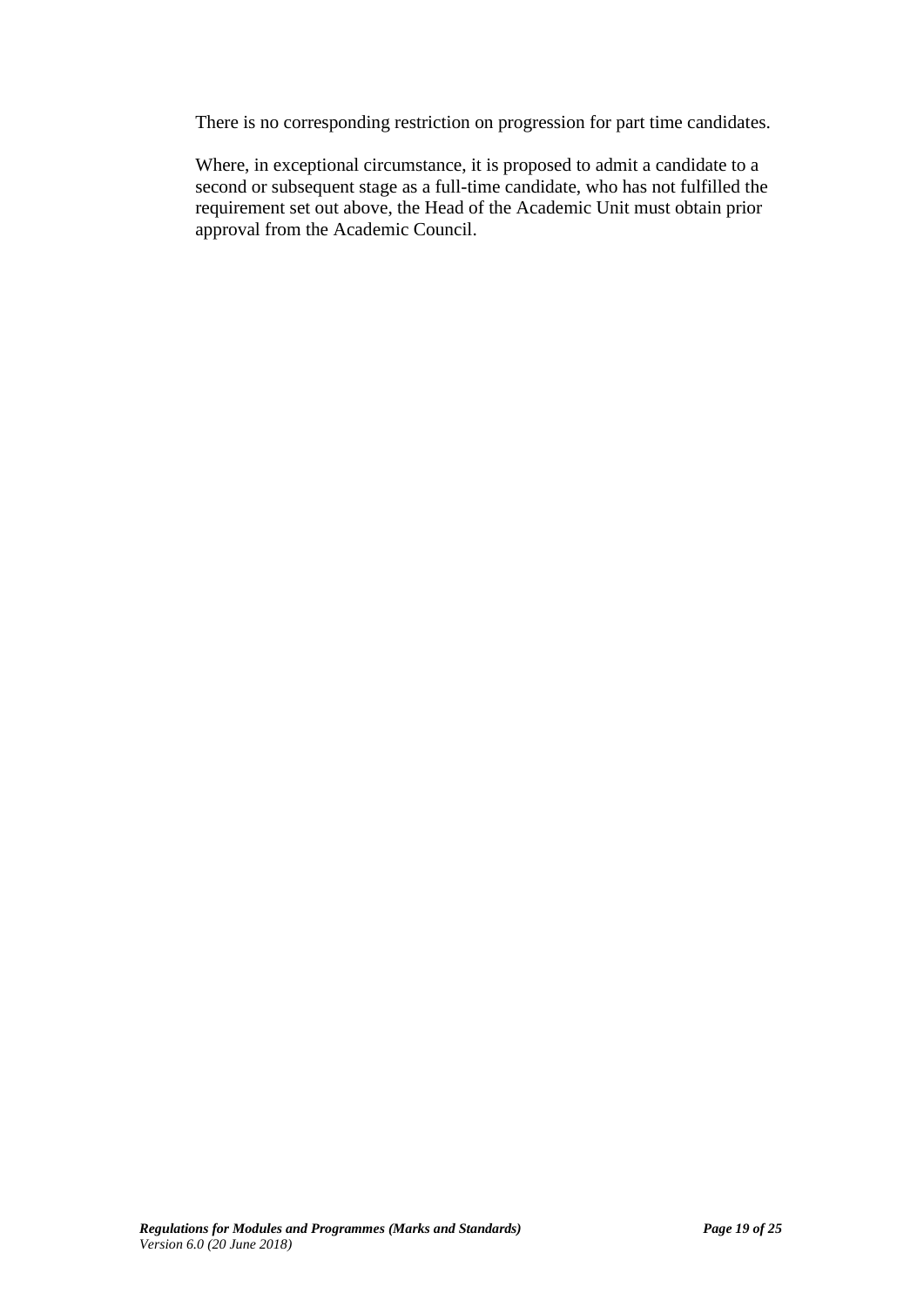# **6. Internal and External Examiners**

#### **6.1 Module Internal Examiners**

Institute staff who are responsible for assessment of all or part of a module shall be deemed to be Module Internal Examiners for the module.

Module Internal Examiners shall ensure that they are familiar with the regulations of the Institute.

Module Internal Examiners shall declare to the Module Coordinator at the start of the semester any interest, relationship or other circumstance which might constitute a conflict of interest or which might be seen as inappropriate to the role of Examiner. The Module Coordinator will develop a protocol to deal with the particular case and the protocol shall be lodged with the Registrar's Office.

#### **6.2 The role of Module Internal Examiners shall be as follows:**

- to prepare appropriate assessment material, which reflects internationally established and accepted academic practice;
- to consult, via the Examinations Office, with the appropriate Module External Examiner on the drafting of assessment material. The level of detail, nature and timing of such assessment material supplied to the Module External Examiner should be such as to enable the Module External Examiner to carry out their role and should reflect the balance of marks associated within the assessment components;
- to take due account of all comments and amendments proposed by the Module External Examiner(s);
- to indicate clearly the marks awarded to each assessment or examination question, or part thereof, attempted by the candidate on all assessment material;
- to contribute to deliberations of appropriate MEBs; and to attend and contribute to deliberations of meetings of appropriate PABs.

#### **6.3 Module External Examiners**

Module External Examiners are appointed by the Institute on the recommendation of the Academic Council. The most important duty of Module External Examiners shall be to ensure adequacy of standards of the module assessments and to ensure maintenance of standards as far as is reasonably practicable from year to year. Module External Examiners shall attempt to ensure that module assessments conform to the Institute's requirements for fairness and consistency.

Contact between the Institute and the Module External Examiner(s) in relation to the level and content of examination papers or other assessment materials shall normally be through the Examination Office. The Examination Office shall communicate all comments and suggestions received from the Module External Examiner(s) to the relevant Module Internal Examiner and the Module Coordinator.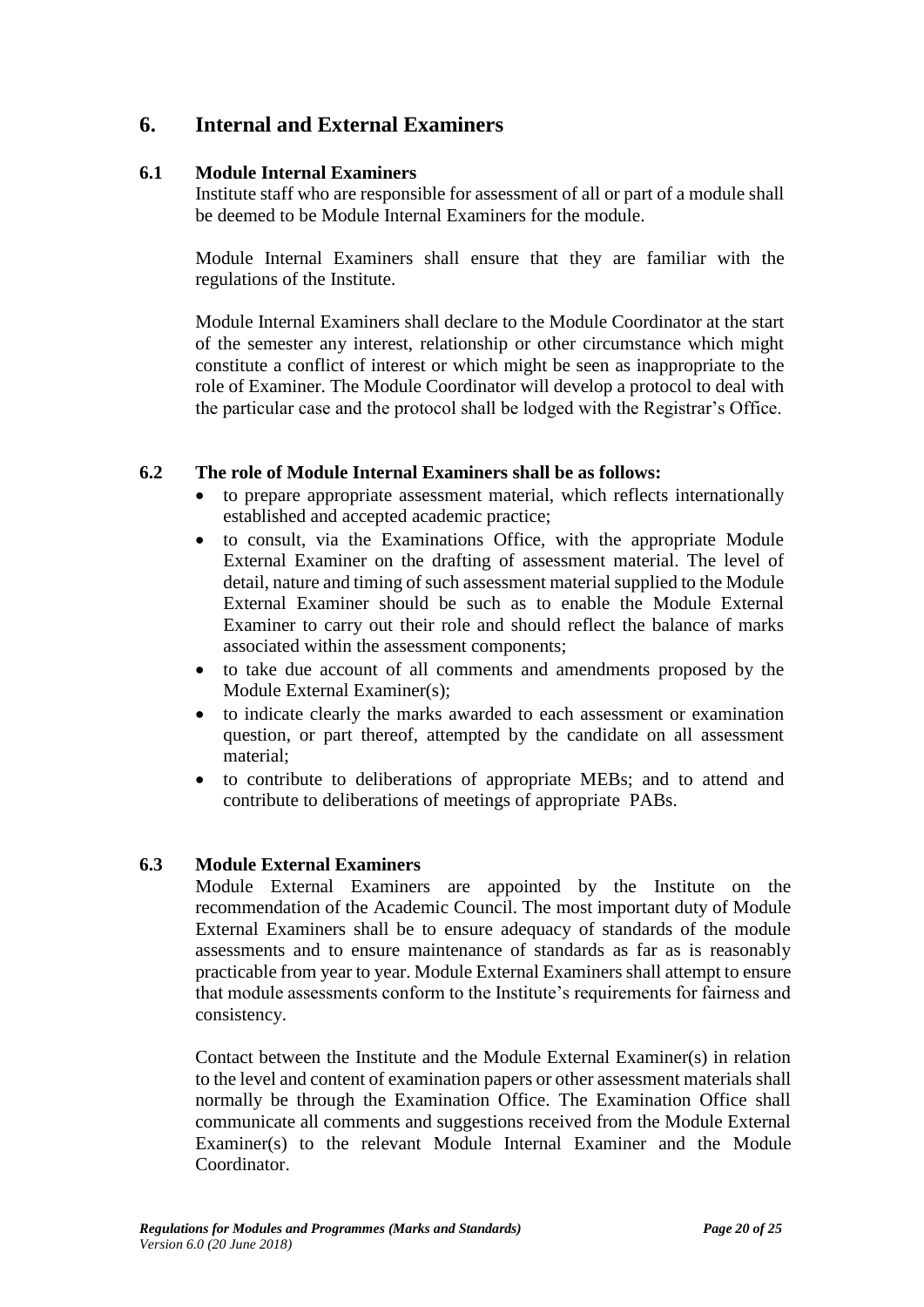Module External Examiners shall ensure that they are familiar with the regulations of the Institute.

Module External Examiners shall declare to the Registrar at the earliest possible opportunity any interest, relationship or other circumstance which might constitute a conflict of interest, or which might be seen as inappropriate for the role of Module External Examiner.

Module External Examiners are required to visit the Institute at least once in each stage. Normally, this visit will take place at the time of determination of module results of a semester. Module External Examiners should endeavour to discharge by correspondence or other secure means as much of their work (including finalisation of examination papers and/or other assessment material) as it is feasible to perform in this manner.

All communications between the Institute and Module External Examiners shall be by appropriate secure means of delivery.

The Institute requires that Module External Examiners have the opportunity to review a representative sample of assessment material presented by candidates. The sample, which should be drawn on a basis agreed between the Module Internal and Module External Examiner(s), should include sufficient material to enable the Module External Examiner(s) to form a judgement as to the appropriateness of the marking.

Where oral/performance based examinations constitute a substantial part of the assessment procedure and are conducted in the absence of a Module External Examiner(s), the proceedings of any such examination or assessment conducted entirely by Module Internal Examiners shall be recorded on suitable media and an appropriate sample of the recordings sent to the Module External Examiner, or, if the Module External Examiner so requires, retained in the Institute for scrutiny by the Module External Examiner(s). Alternatively, where special circumstances so require, the Module Internal and External Examiner(s) together may examine a representative sample of the candidates concerned.

#### **6.4 The role of the Module External Examiners shall be as follows:**

- to acknowledge receipt of assessment material received from the Institute;
- to review the assessment material supplied by the Institute and have the right to comment and propose amendments as they deem appropriate;
- to review borderline cases when they consider this to be necessary and appropriate;
- to interview candidates when they consider this to be necessary and appropriate;
- $\bullet$  to seek to agree with the Module Internal Examiner(s), where possible the final mark awarded to each candidate;
- to contribute to deliberations of appropriate formal MEBs; and
- $\bullet$  to submit to the Registrar a full report on the module(s) to which they are appointed. The report shall be submitted in accordance with the standard Report Form supplied by the Institute.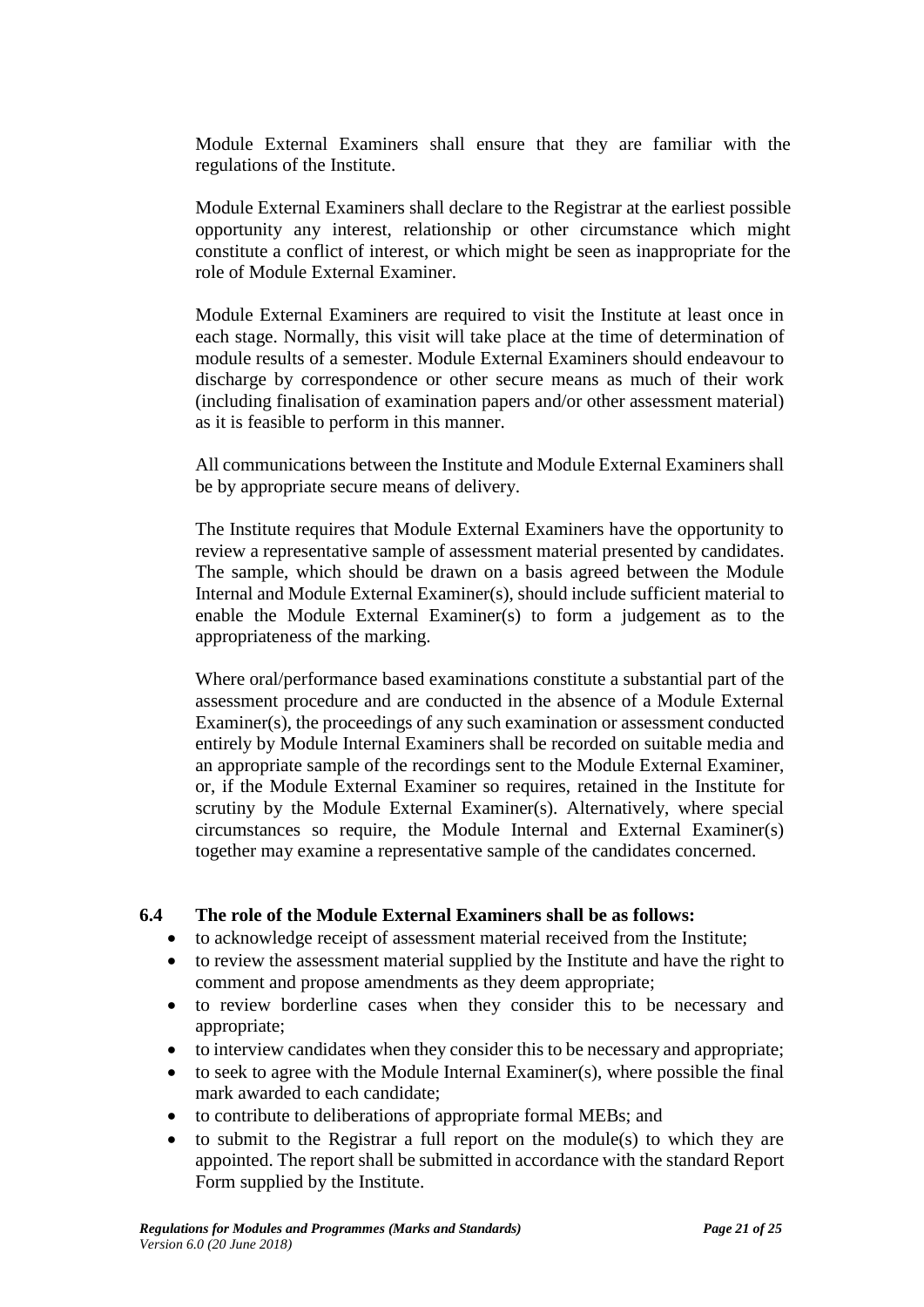#### **6.5 Programme External Examiners**

Programme External Examiners are appointed by the Institute to ensure that the stage and award results achieved by the candidates are appropriate. Programme External Examiners shall have regard to the outcomes of the Programme as set down in the approved Programme Descriptor, and the appropriate National and International standards that prevail in the discipline. Programme External Examiners shall attempt to ensure that the Programme conforms to the Institute's requirements for fairness and consistency.

Programme External Examiner(s) shall serve as members of the PAB.

Programme External Examiners shall ensure that they are familiar with the regulations of the Institute.

Programme External Examiners shall declare to the Registrar at the earliest possible opportunity any interest, relationship or other circumstance which might constitute a conflict of interest, or which might be seen as inappropriate for the role of Programme External Examiner.

Programme External Examiners shall, normally, attend the Institute at the time of determination of stage results and/or at such other times as may be agreed by the Institute in consultation with the Examiner for the purpose of assessing the standard of the programme and/or candidate performance. The Programme External Examiners:

- shall review the overall performance of candidates;
- may review borderline cases when they consider this to be necessary and appropriate;
- may interview candidates when they consider this to be necessary and appropriate; and
- may review sample marked assessment material including theses and exhibitions of candidates' work as required.

Programme External Examiners are required to submit to the Registrar a full report on each Programme to which they are appointed. The report shall be submitted in accordance with the standard Report Form supplied by the Institute.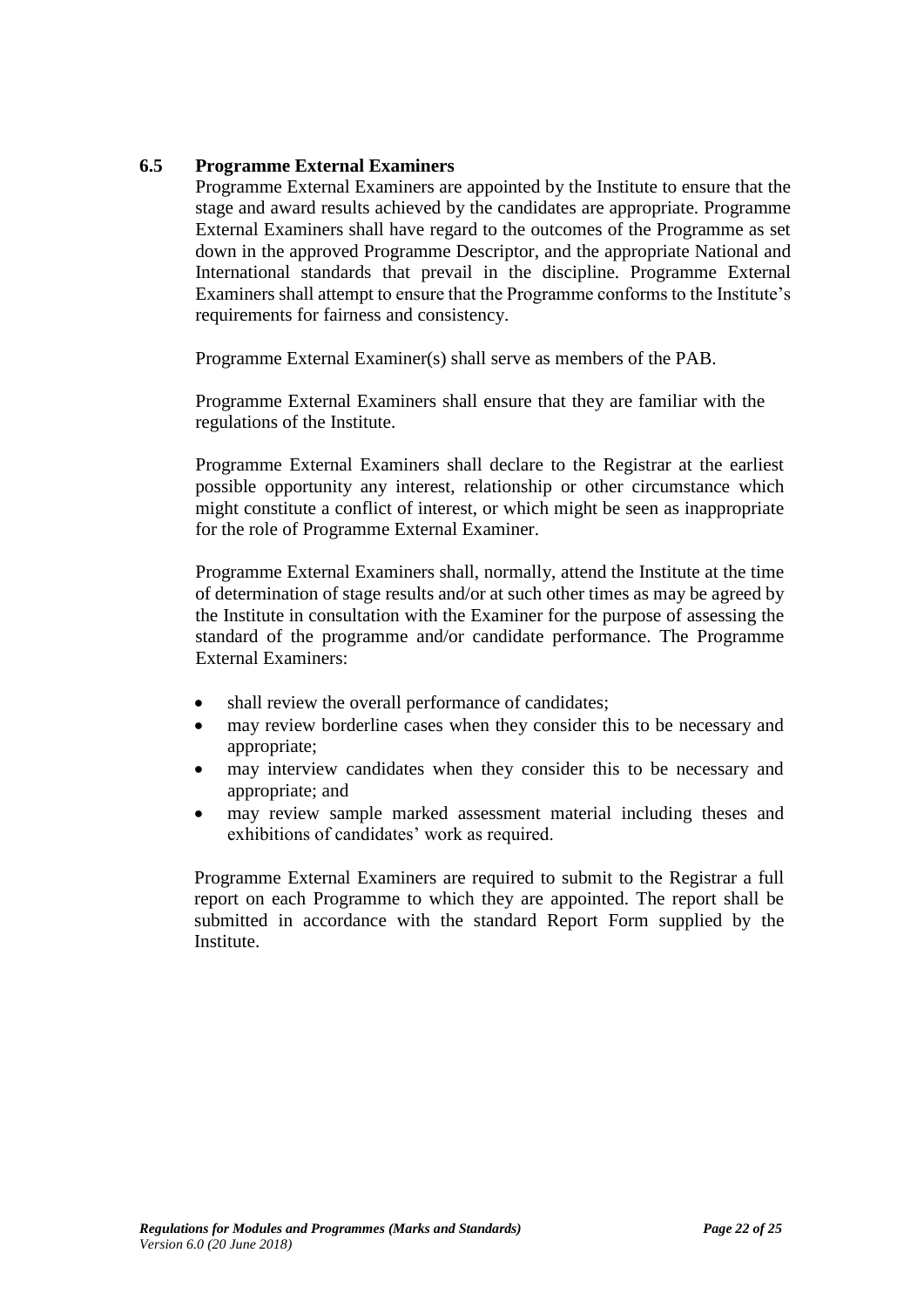# **Appendix A**

#### **Academic Framework**

The format for Semesterisation and Modularisation in use at CIT has been approved by Academic Council and Governing Body. It is used to inform the development of these regulations and is summarised here.

#### **A.1 ECTS Compliance**

CIT programmes for full time learners should conform to the ECTS norm for a credit based system, with two equal semesters of 30 credits each, giving a total of 60 credits for a full time year of study. This also conforms to the model recommended by the NQAI and results in total credits per qualification level as shown in the table.

| <b>NQAI Level</b> | Qualification             | <b>Total Credits</b><br><b>Required</b> |
|-------------------|---------------------------|-----------------------------------------|
| 6                 | <b>Higher Certificate</b> | 120                                     |
| 7                 | <b>Ordinary Degree</b>    | 180                                     |
| 8                 | <b>Honours</b> Degree     | $180 - 240$                             |
| 9                 | <b>Taught Masters</b>     | min of 300                              |

#### **A.2 Learner Workload**

The CIT implementation of the ECTS credit model is based on a learner workload of a maximum of 1200 to 1300 hours per annum giving, on average, a 42 hours per week load for a full time learner. Contact hours for full time learners must take the total learner workload into account.

#### **A.3 Six Five-Credit Modules**

Each semester will be based on six modules and each module attracts five credits. There may be some cases where larger credit modules are required, such as final year projects or performance work. These exceptions should be kept to a minimum and credit attached to modules must, in all situations, be multiples of five. The 5 credit module will require a workload of 105 hours from the average learner over the course of a 15 week semester. Each module shall be based on a norm of five learning outcomes, each of which shall be assessed.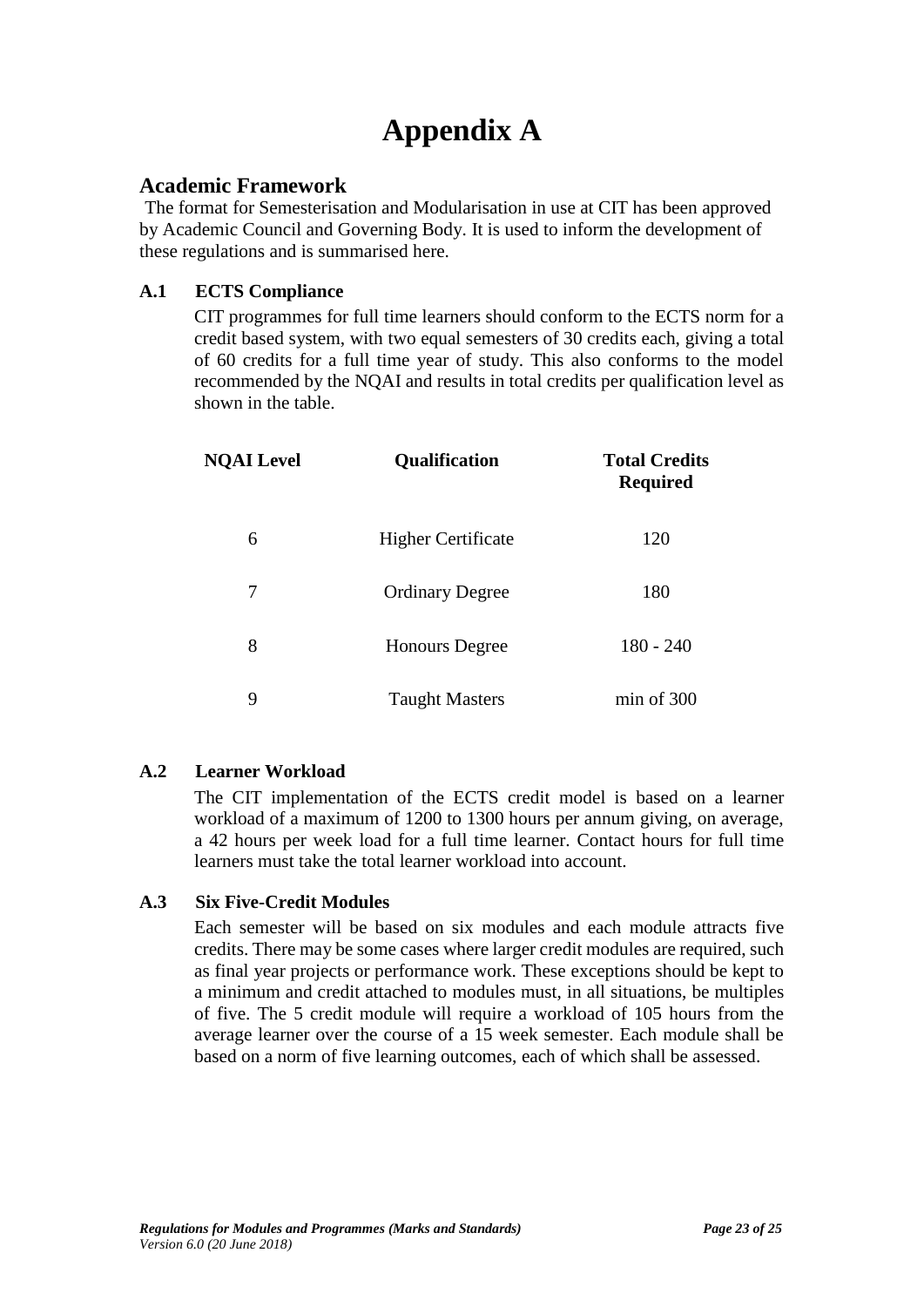#### **A.4 Module Descriptor**

Every module will be described using a standard Module Descriptor which shows level, credit, learning outcomes, assessment, indicative syllabus, indicative reading lists and other relevant items.

#### **A.5 Maximum Four Terminal Written Examinations**

Course designers will need to ensure that the assessment load on the learner is reasonable and balanced throughout the semester. It is also important from a pedagogical viewpoint that innovative, learner-centred forms of assessment are an integral part of all programmes of study. For these reasons, course design should ensure that only four of the six modules in a semester are assessed by terminal written examination. Other modules should be assessed using alternative assessment techniques. The result of this will be a norm of eight terminal written examinations for each learner in the academic year.

Programme designers may apply to Academic Council for derogation from this requirement.

#### **A.6 Examinations of Two Hours in Duration**

Terminal written examinations will have a duration of two hours and must take place in the two week end of semester period specified in the approved calendar.

#### **A.7 Choice**

An element of choice can be introduced by allowing the learner to choose from a range of cognate electives within a topic and by allowing free choice on any CIT module outside the main area of the learner's programme of study.

Programme designers may apply to Academic Council for derogation from this requirement.

The Diploma Supplement will record all modules taken by a learner, be they core, electives or free choice.

#### **References:**

NQAI paper entitled "Principles and operational guidelines for the implementation of a national approach to credit in Irish higher education and training" (November 2004) available at http://www.nqai.ie/publication\_nov2004.html

The European Credit Transfer System (ECTS), is described in the ECTS Users Guide (February 2005) available at http://ec.europa.eu/education/programmes/socrates/ects/doc/guide\_en.pdf